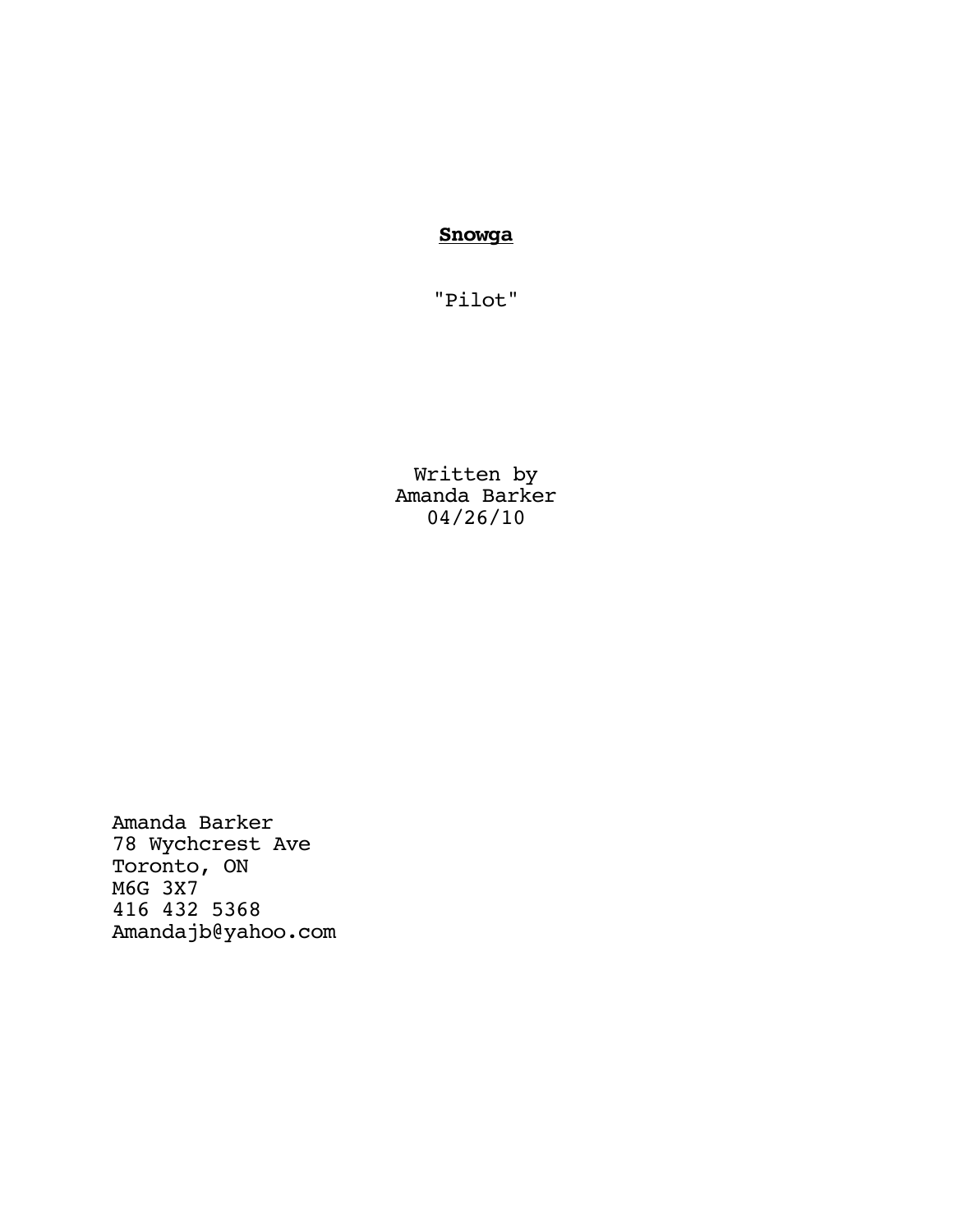## ACT ONE

FADE IN:

1 INT. CROWDED YOGA STUDIO - DAY 1

CLOSE UP: two palms are placed at a heart in prayer.

SFX: A LONG EXHALE

Camera pulls slowly away from hands to reveal, AUDREY, who is standing in front of the class. She speaks through the mirror, the class stands behind her. Her back is to them.

> AUDREY Moksha. In Sanskrit we translate Moksha as liberation. Freeing yourself from the cycle of samasara, from duhka, from suffering. The ancient yogis believed that the first step in to this Moksha - this liberation - was true self-realization. Take this final moment of class today and perhaps take this time to be with your true self.

A DITZY GIRL stares at herself in the mirror spaciously and twirls her hair.

A YUPPIE TYPE stares at himself, then at his watch, then rolls his eyes and taps his thigh nervously.

An UNKEMPT WOMAN closes her eyes, smiles, and lets out a huge fart.

SFX: LONG, DRAWN OUT FART NOISE

Those next to her quickly look at her and sneer or wince. She continues in her smiling bliss.

> AUDREY (CONT'D) Ok. Let's all take savasana. Now I HAVE allowed a few minutes in class for you to give yourself this time, this precious space, to truly devote yourself to this liberation. So please do let yourself go and take all the time you need. When you do feel ready to leave, please make it an offering to be as quiet and as mindful as possible.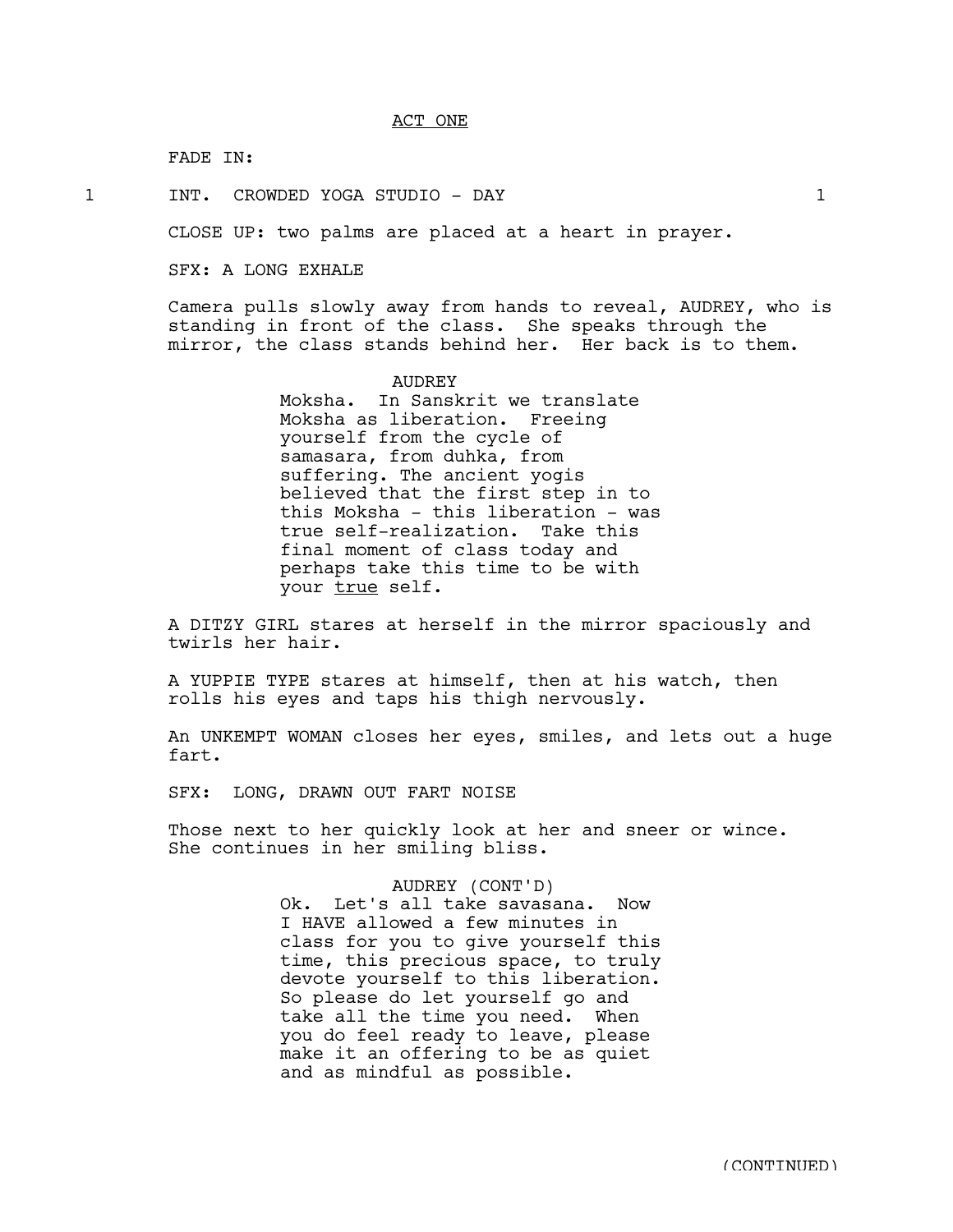Nearly everyone immediately gets up, noisily rolls their mats and clunks their water bottles. One girl mindlessly steps on a BLISSED OUT MAN.

> BLISSED OUT MAN (jerking his head up) Hey! Show some respect!

MINDLESS GIRL Respect that I am on my lunch hour, asshole!

AUDREY (desperately and quickly) Mindful AND respectful, please?!

BLISSED OUT MAN Hear that, bitch?

Mindless girl slams studio door.

AUDREY (Sighs and says almost to herself) Namaste.

Audrey watches as the rest of the students slowly drift out, one by one. ADEN, Audrey's hipster, dreadheaded boyfriend, stands outside the glass doors and motions to Audrey, who tip toes out of the room.

> AUDREY (CONT'D) Is something wrong?

ADEN You look so sexy in there, i just need a kiss.

They kiss.

AUDREY Wish granted. Are we still on for Vesuvio's after class?

ADEN

Mmmmm....maybe not, actually. I have a private student coming.

AUDREY No worries. I'll see you at home then?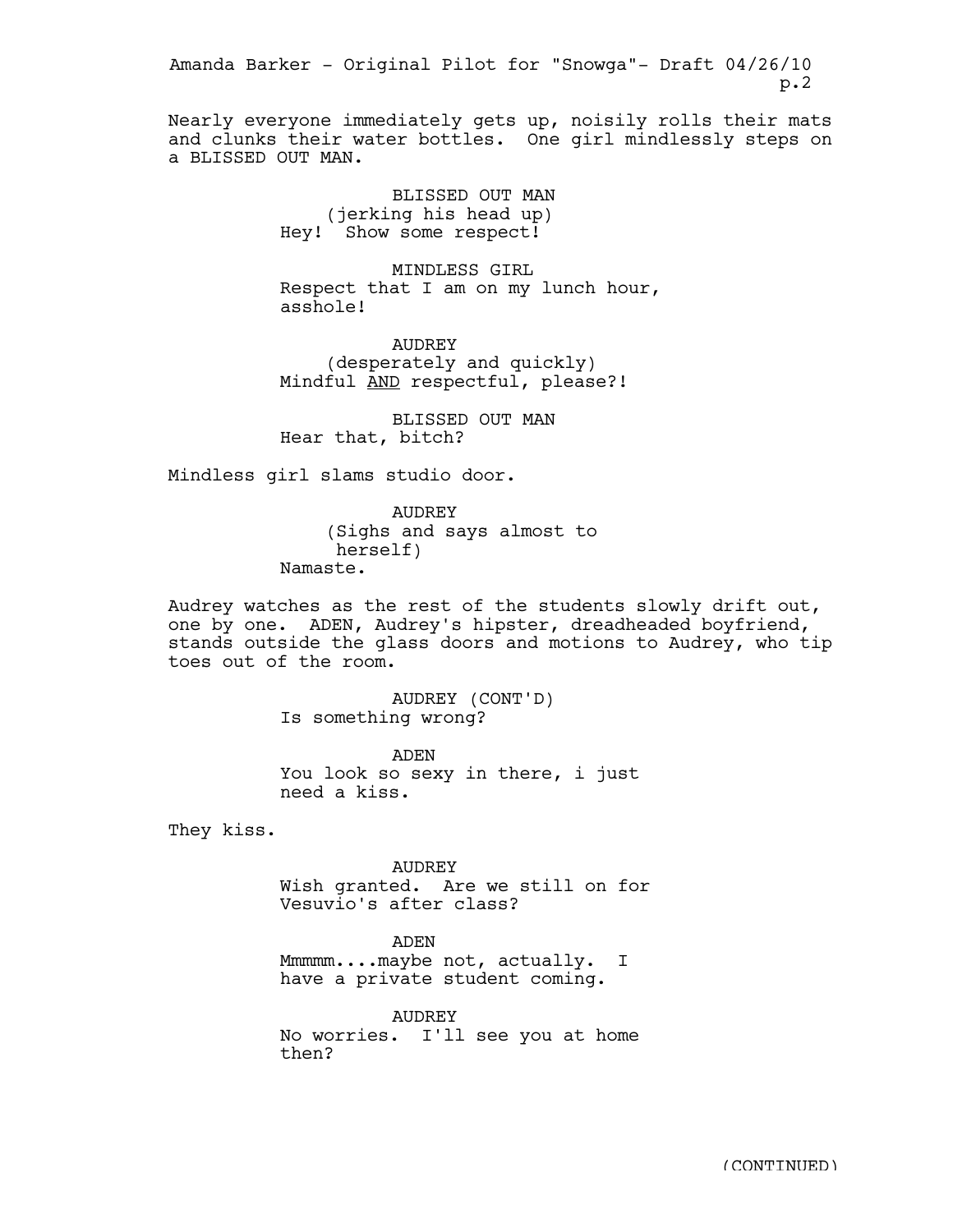> ADEN Sure - why don't I pick up some Thai on the way home?

AUDREY As long as she isn't just "some" Thai and she isn't sexier than me. I gotta get back in there. Gemma, likes to take a long savasana.

## ADEN

I think you and I need a long savasana later. And by savasana, I don't mean savasana.

## AUDREY

Haha. Bye.

Audrey slowly creeps back into the room and sits crosslegged in front of the mirrors. She smiles contentendly.

> AUDREY(V.O.) (CONT'D) My name is Audrey Hines. I teach yoga. I do it because I want to bring peace.

A STUDENT angrily packs up and is checking a text on her blackberry. Audrey sighs.

> AUDREY (V.O.) (CONT'D) Sometimes I feel like my teaching falls on deaf ears.

The same student does a little hands to heart prayer style of "thank you" to Audrey as she exits. Audrey offers it back, smiles and slowly scans over the remaining people in the room. A WOMAN who has clearly had numerous plastic surgeries, is staring in the mirror, discouragingly pinching pockets of non-existant fat and trying to suck and press in her waist.

> AUDREY (V.O.) (CONT'D) Most of the students here don't want a strong consience, they want a strong core.

The same woman picks up her stuff and smiles and gives a little wave to Audrey as she exits. Audrey smiles and gives a little wave back.

> AUDREY (V.O.) (CONT'D) So be it.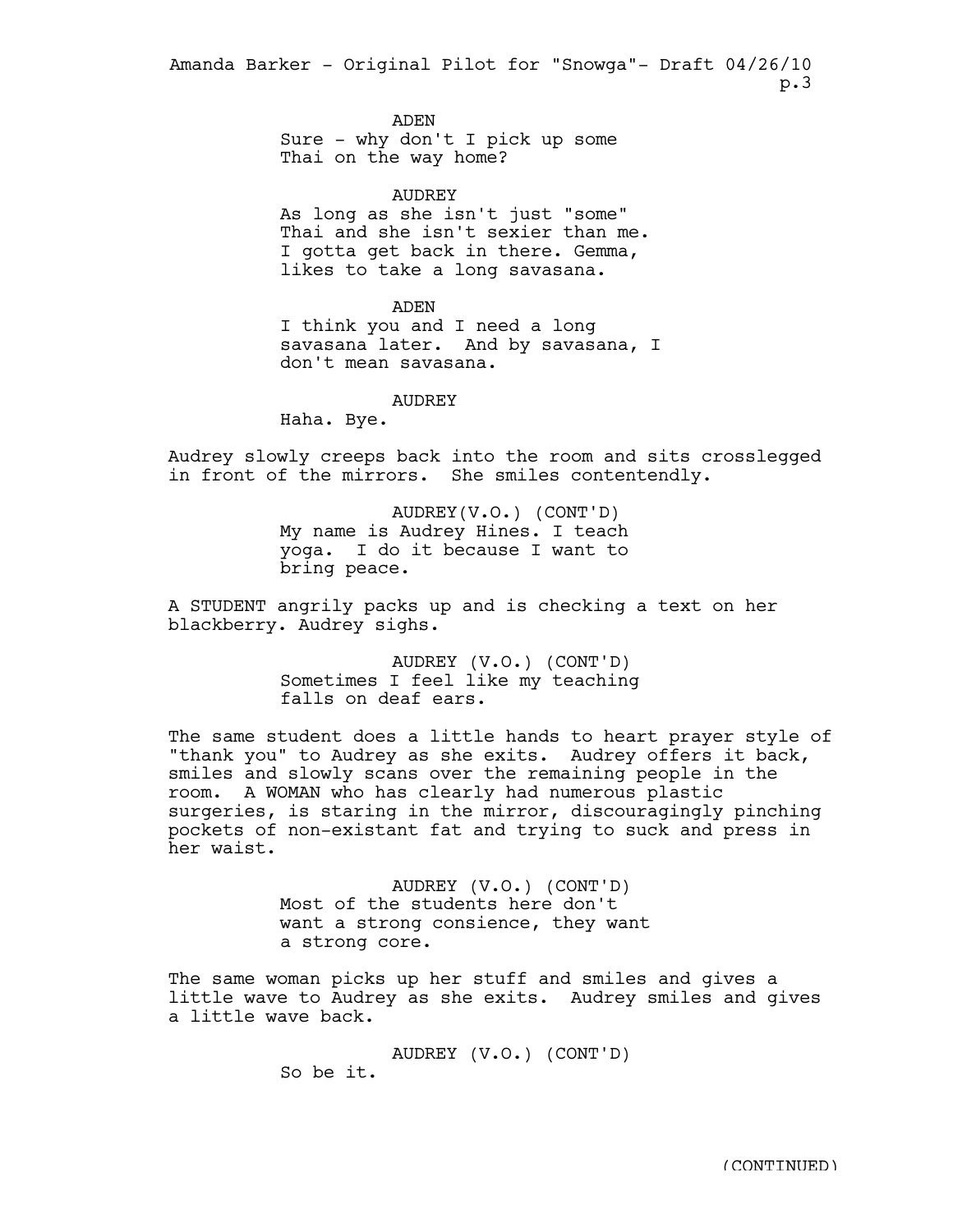DAN, the bitchy and flamboyantly gay studio owner, stands outside the room, looking through glass windows and exasperatedly points to his watch at Audrey. Audrey nods back. There is one student left in the room, GEMMA, a sweet younger woman in her thirties who is part Inuit.

Audrey walks over to Gemma and gently touches her hand.

AUDREY (CONT'D) (in a soft voice) Gemma, I'm sorry, hon, we are at our time.

GEMMA Oh...no problem. I think I just drifted off there.

They talk as Gemma begins to grab her towel and roll up her mat.

# AUDREY

You know Gemma, I have to say I admire your ability to find calm even among a bunch of rushed students. You always seem to have a lovely and long savasana at the end of each class.

#### GEMMA

I think I must get that from my dad's dad. He was one of the leaders among the elders in his community.

AUDREY Your last name is Ota right? Japanese?

### GEMMA

Inuit. My dad is Inuit, he moved down here for work before I was born.

# AUDREY

Amazing.

#### GEMMA

Yep. He was. He always said that my grandfather found peace no matter what life brought him. So I always remembered that. I do my best.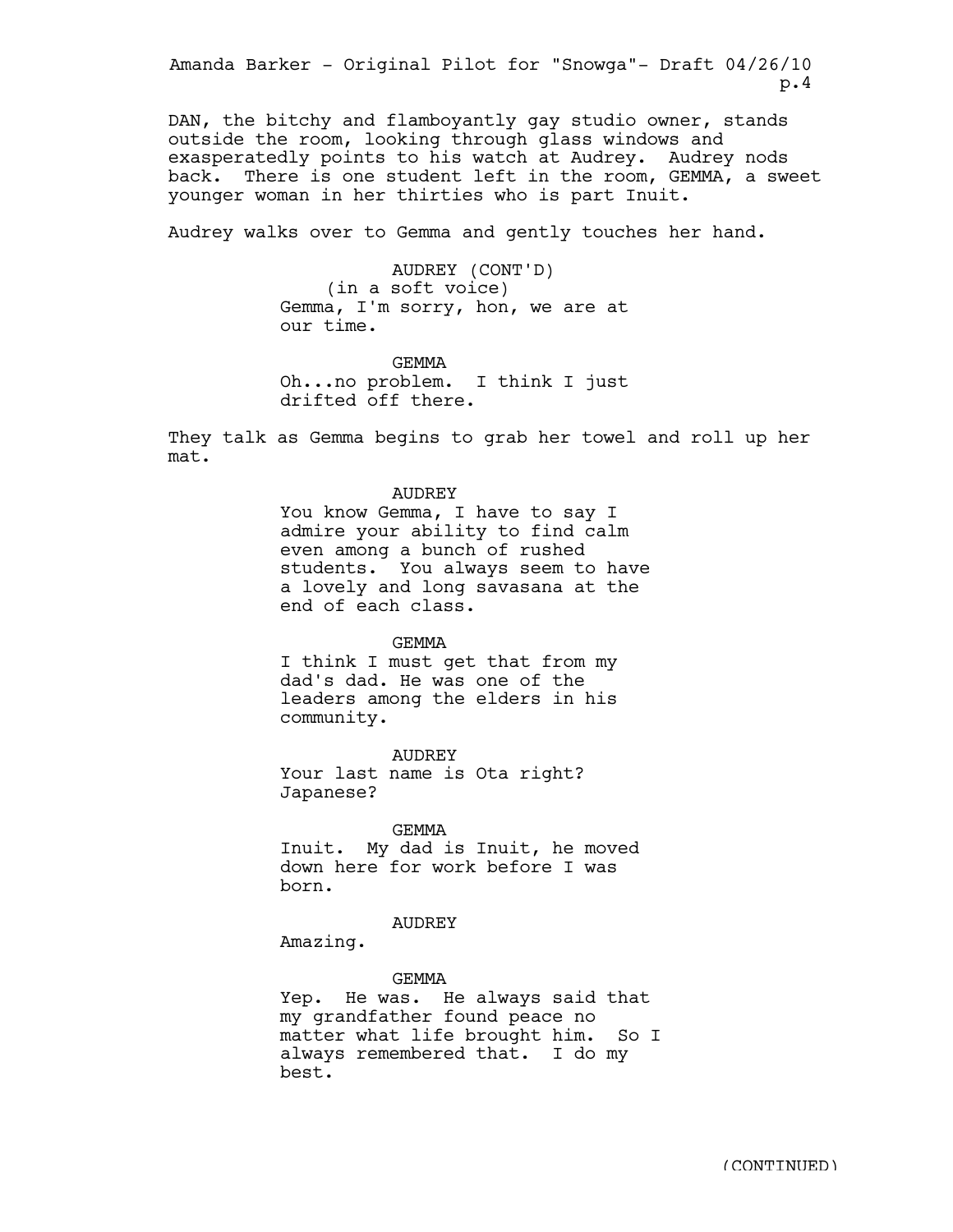AUDREY

We all do. It's hard though. This isn't a peaceful city. Well, I guess no city really is.

GEMMA

I'm not so sure about that. I've visited my relatives in Inuvik, and they seem pretty peaceful. I guess it's not really the same kind of "city" though.

AUDREY

Oh, that's funny. I have relatives there too. My aunt moved there a long time ago. She got this huge grant AND She was really in love - I guess you would have to be to move there eh?

GEMMA

Actually - it's an amazing place - I mean there's tons of grants, yes but it's literally, its the top of the world. You should go and visit her!

AUDREY

Can you imagine? Yoga at the top of the world. Oh, dare to dream.

Gemma reaches up and gently but firmly holds Audrey's arm.

Audrey immediately has a vision in short quick flashes.

MONTAGE

Audrey she sees herself on a plane.

Audrey looks down at herself as as a snow angle.

Audrey is laughing in a bar.

Audrey is staring into a burning fire on a snowy terrain at dusk.

END MONTAGE.

Audrey snaps back to the studio, Gemma's hand still on her arm.

> GEMMA You should go.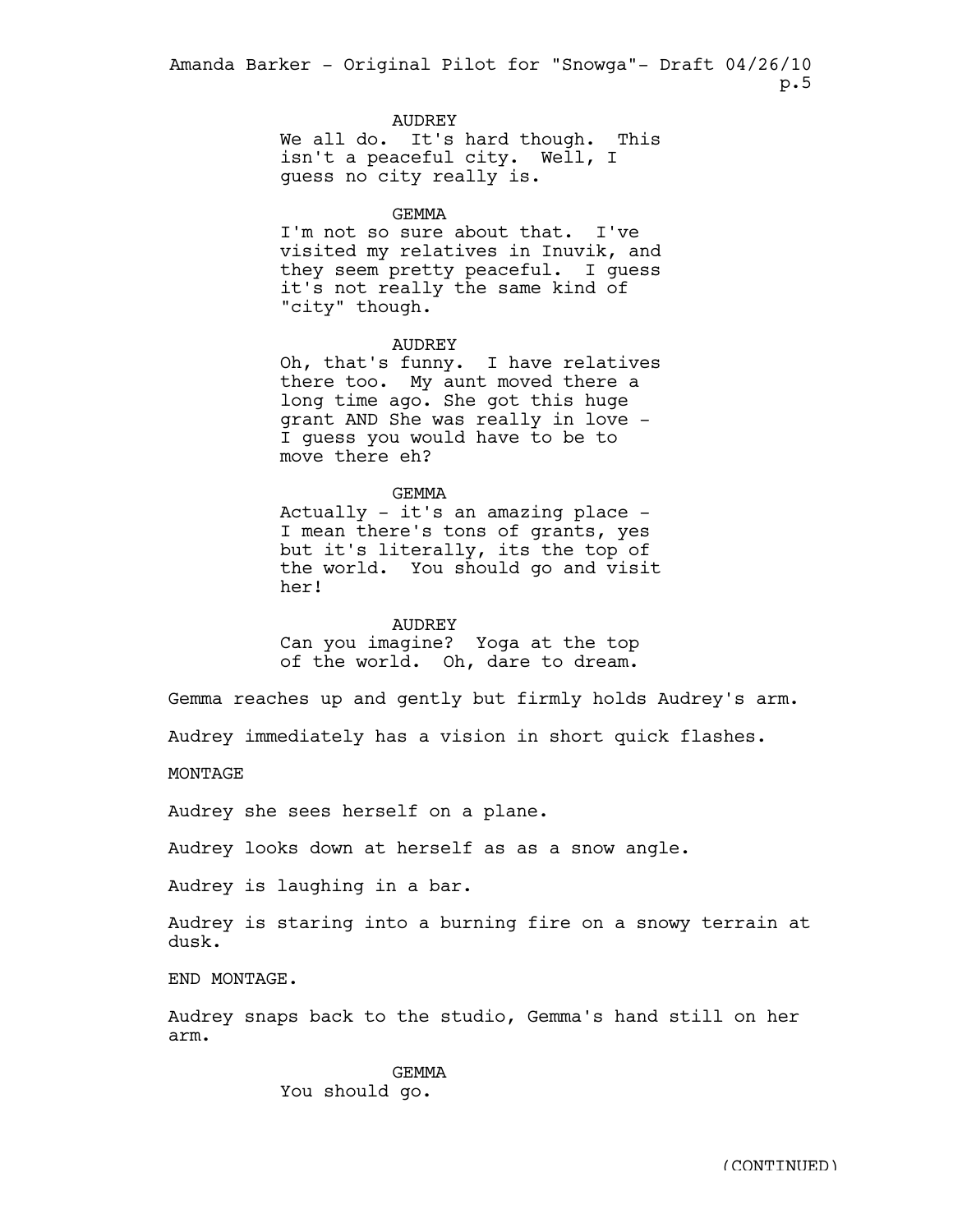AUDREY

Gemma?

GEMMA You should go Audrey. You should go. They need you.

AUDREY Sorry - what?

### GEMMA

They need you - out there - someone is motioning for you to go to the lobby.

AUDREY Oh. Right. That's just Dan.

They exit the studio and Audrey turns off the lights.

INT. YOGA STUDIO RECEPTION AREA - CONTINUOUS

The two girls makes their way into the reception room. An incensed Dan confronts Audrey.

DAN

Audrey, honestly, what the hell? You went over a full five minutes. Do you think you are the only teacher here at this studio?

AUDREY

No, but the students-

DAN

Do you think your students are the only students who need the studio to practice yoga? I only have 15 minutes now to go in and spray the mirrors and wipe the floor for the next class. If I am any later, I will miss the next round of sign ins and we can't exactly afford for people to NOT pay for class. This isn't a freakin drop in centre.

AUDREY

I'm sorry Dan-

DAN

Did you plug the 3 month pass for 900 bucks? I would like to sell at least 10 a day.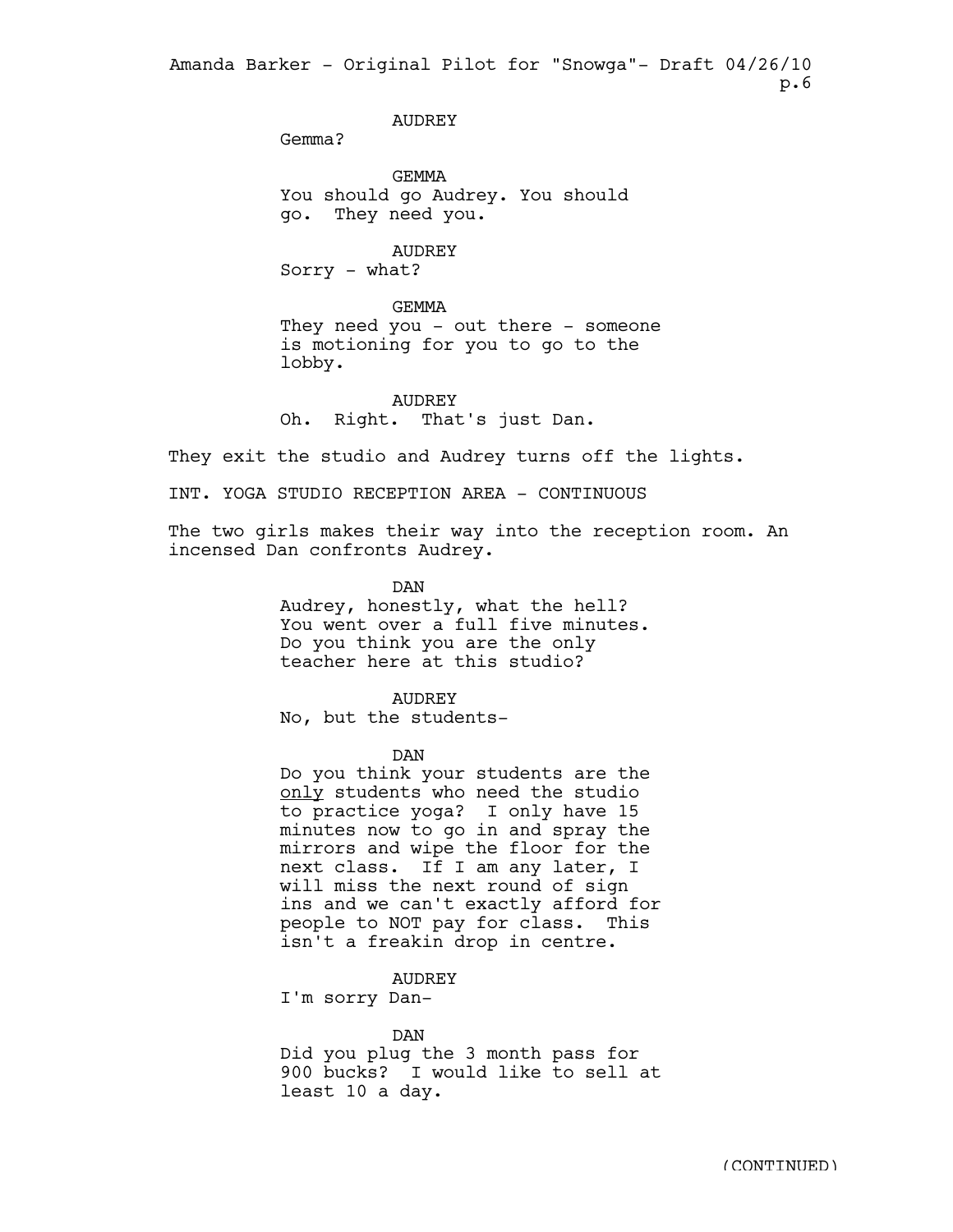> **AUDREY** Sorry, there wasn't a opportunity in the class-

**DAN** Really? Because SOLEIL and SHAYLA both find the opportunity.

JUMP CUT TO:

INT. YOGA STUDIO - OTHER ROOM - CONTINUOUS

SHAYLA, a Paris Hilton type, is instructing dolphin pose to a group of large, middle age women, all sweating, groaning and struggling.

> SHAYLA If you're having problems with this, you may want to think about the 3 month pass. And that way your Dolphin won't look more like a Whale.

The women look up from this intense posture, horrified.

JUMP CUT TO:

INT. YOGA STUDIO - OTHER ROOM - CONTINUOUS

SOLEIL, a severe and bikini-model-pretty lululemon clad teacher is teaching a class. She walks up to a MIDDLE AGED MALE STUDENT who is sweating and huffing his way through Dancer's Pose and whispers.

> SOLEIL You know, we are selling a 3 month pass for only 900 bucks. Who knows? Maybe it will bring your wife back.

He begins to cry.

INT. YOGA STUDIO RECEPTION AREA - CONTINUOUS

AUDREY

Right.

(turns to Gemma) Sorry Gemma. Please know that the meditation you take after class IS important. At least to me.

GEMMA Don't worry. I get it. Dare to dream, right Audrey?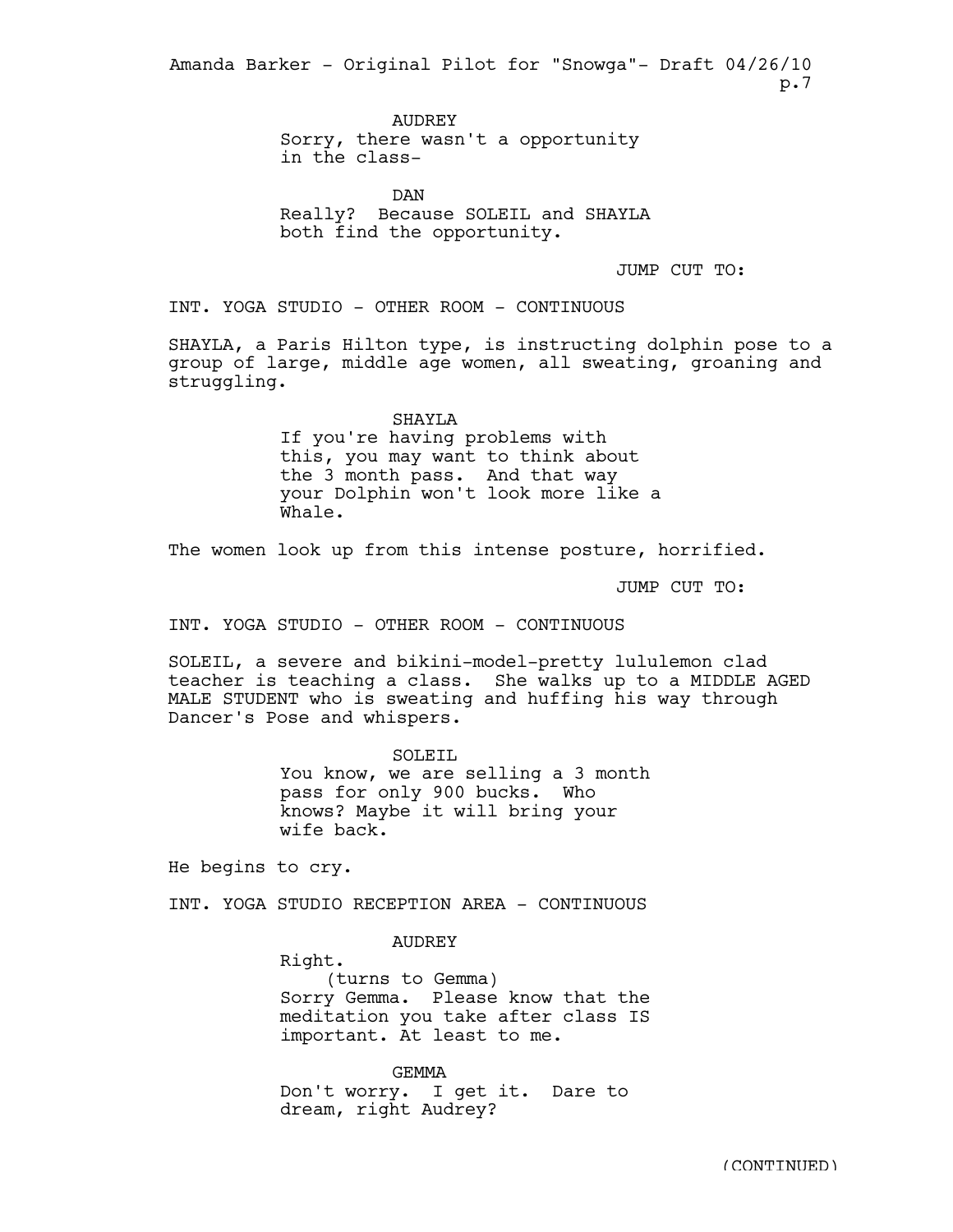Gemma exits into the change room.

AUDREY Right. Dare to dream.

Audrey starts spraying mats and hanging them. Dan is making a huge sign that reads "COMPASSION".

> DAN Anyway tardy, try to get those

preggo bitches in and out today. Claire's Ashtanga class is becoming really popular and I want to cram as many housewives as I can in there.

AUDREY That's....um...really motivating Dan. I'll see what I can do. Maybe I'll set up the mats and bolsters for them so we can start a little sooner.

Audrey heads toward the cold studio. Shayla, intercepts her by directly stepping in her path.

> SHAYLA Audrey I wanted to talk to you about that retreat in Picton. I'm gonna have to bail.

AUDREY Bail? But we've been planning on going for 2 months! Why?

SHAYLA

 $We11-$ 

Shayla makes eye contact with Dan and they exchange a smile.

## SHAYLA (CONT'D)

Dan has agreed to give me all the prenatal classes from here on in and we've decided to host a "Mega birthing bash weekend" to kick off the next round of classes. I am gonna try to get as many of those hormonal hippos through this door as I possibly can. I get 5 extra bucks per unborn head! So I'll get even more if I get a few ladies who have been invitrofied with multiples..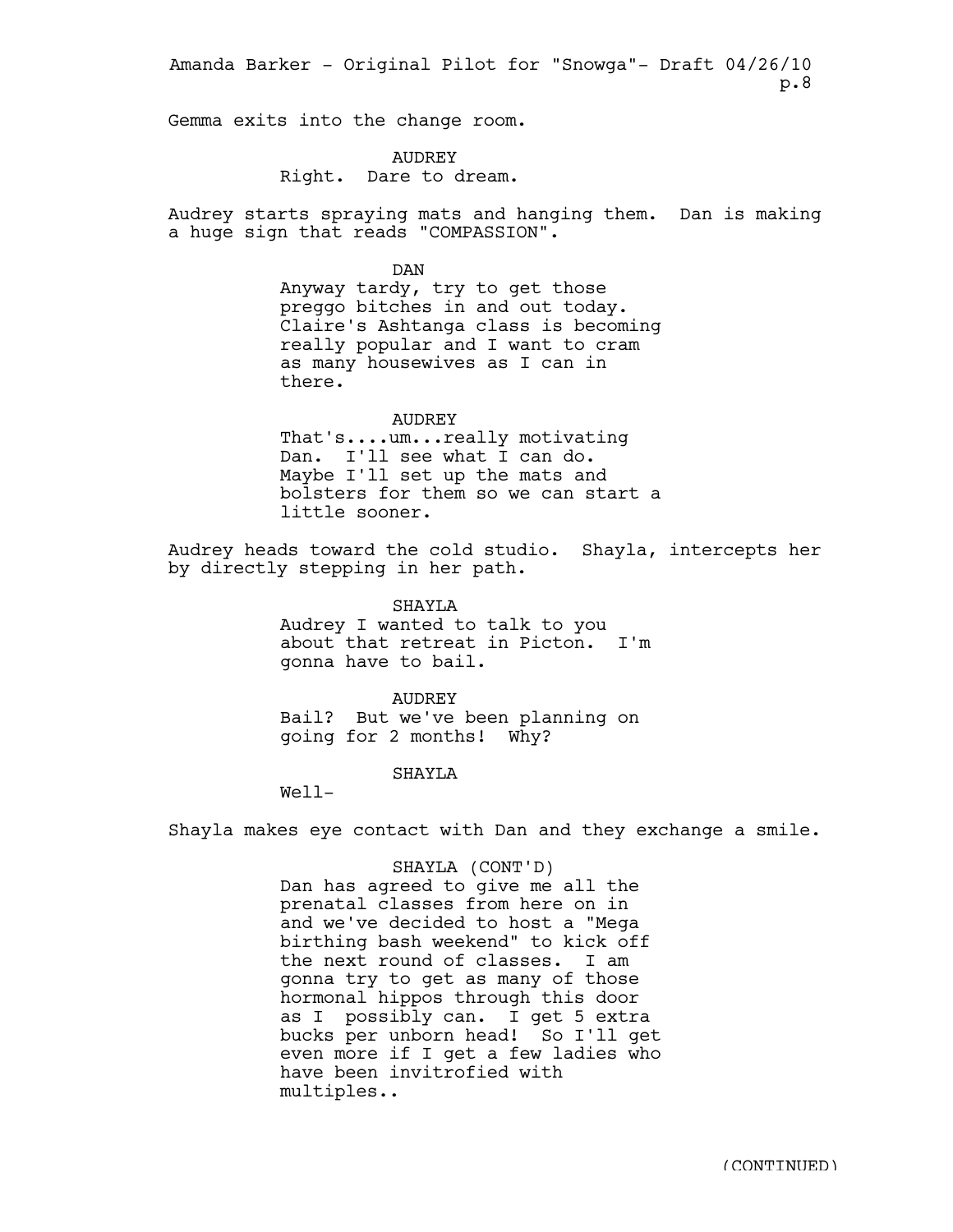> AUDREY Dan! What the hell?! I thought I was teaching the next round of prenatal.

DAN Audrey don't make up your own story about this, Shayla has been demonstrating a deeper commitment to the studio as of late. It's her turn.

AUDREY But....huh? She doesn't even have prenatal training!

Dan holds up his "COMPASSION" sign as an answer.

AUDREY (CONT'D)

Yes of course. So terribly sorry! I should have more compassion for someone that just took half of my pay from me and punked out on her friendship commitments. Why doesn't someone here show me a little compassion?

# SHAYLA

You know what? I was trying to shield you from what was about to happen, but you know what? Go into that room. See what you'll see. And see if I care.

AUDREY What the hell are you talk-

Audrey walks in to see Aden and Soliel. Soleil is in "Warrior II" and Aden is "adjusting" her. One hand is on her upper thigh, the other on her chest and her head is facing him. They are kissing. They look up, caught.

> AUDREY (CONT'D) Aden?! SOLEIL? Oh my god. That's not the kind of compassion I was hoping to see.

ADEN Baby...I was just...adjusting her.

SOLETL I really do love hands-on adjustments.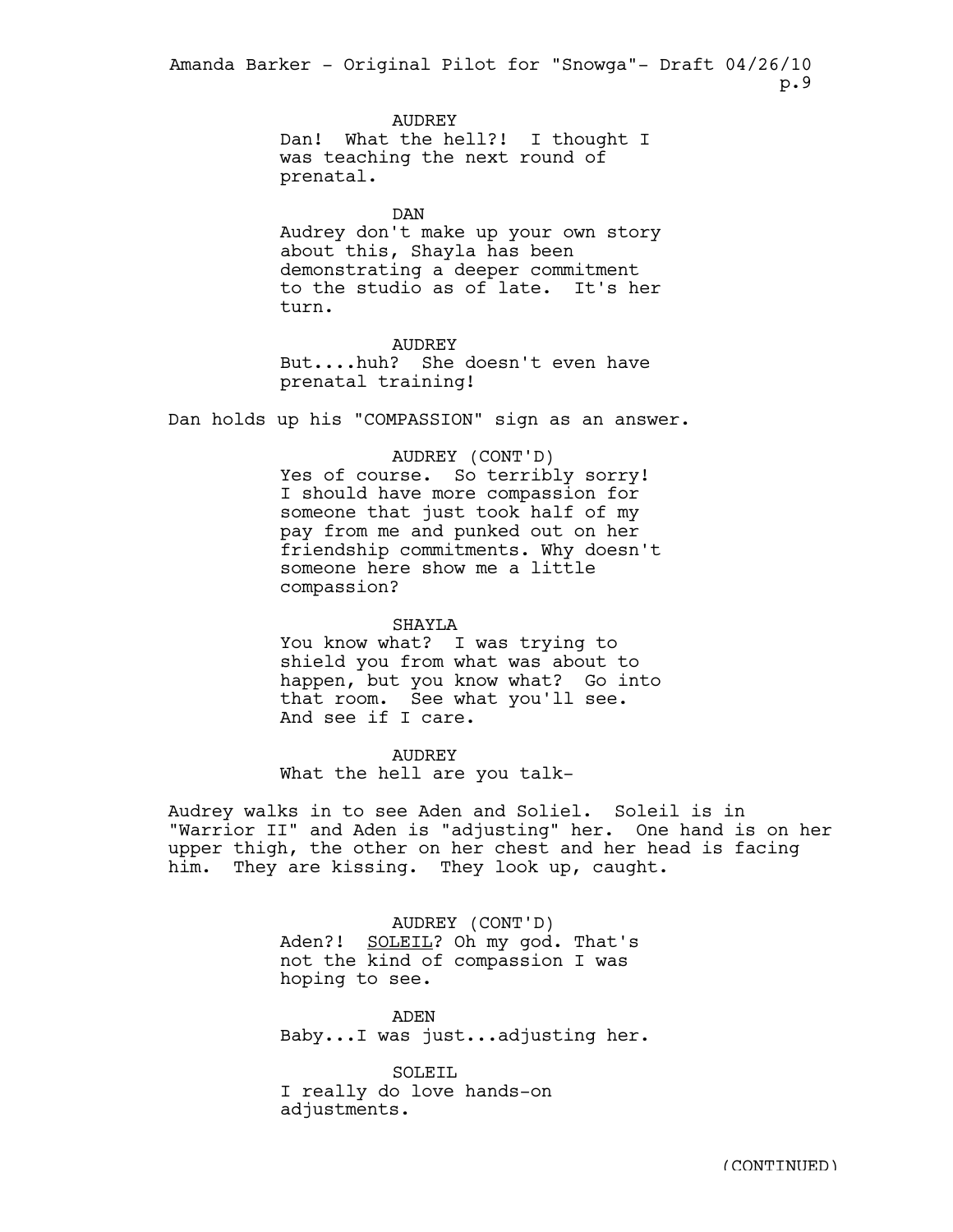Soleil steps toward Audrey, her palms outreached. SOLEIL (CONT'D) You know Audrey, you shouldn't fear change. AUDREY You know what? Aden....Soliel.... For the first time in my life...I don't! Good bye. Audrey is storming out of studio. AUDREY (CONT'D) That includes you too - Dan! ADEN So do you want me to sleep on the couch tonight? AUDREY Sure. No. I mean yes! I mean it doesn't matter because I won't be there. SOLEIL Where are you going? AUDREY (discovering the words as they fall from her mouth) Inuvik? Yep. That's where I am going. I'm going to Inuvik. DAN What? AUDREY Yep. Got a grant actually. So yeah, have a nice life being - you know - compassionate with one and other. Maybe that's what you need. But in Inuvik, they need me. They need me. END OF ACT ONE ACT TWO 4 EXT. INUVIK AIRPORT - DAY 4 Amanda Barker - Original Pilot for "Snowga"- Draft 04/26/10 p.10

> The door of a "First Air" jet plane opens to a wheeled, moveable staircase.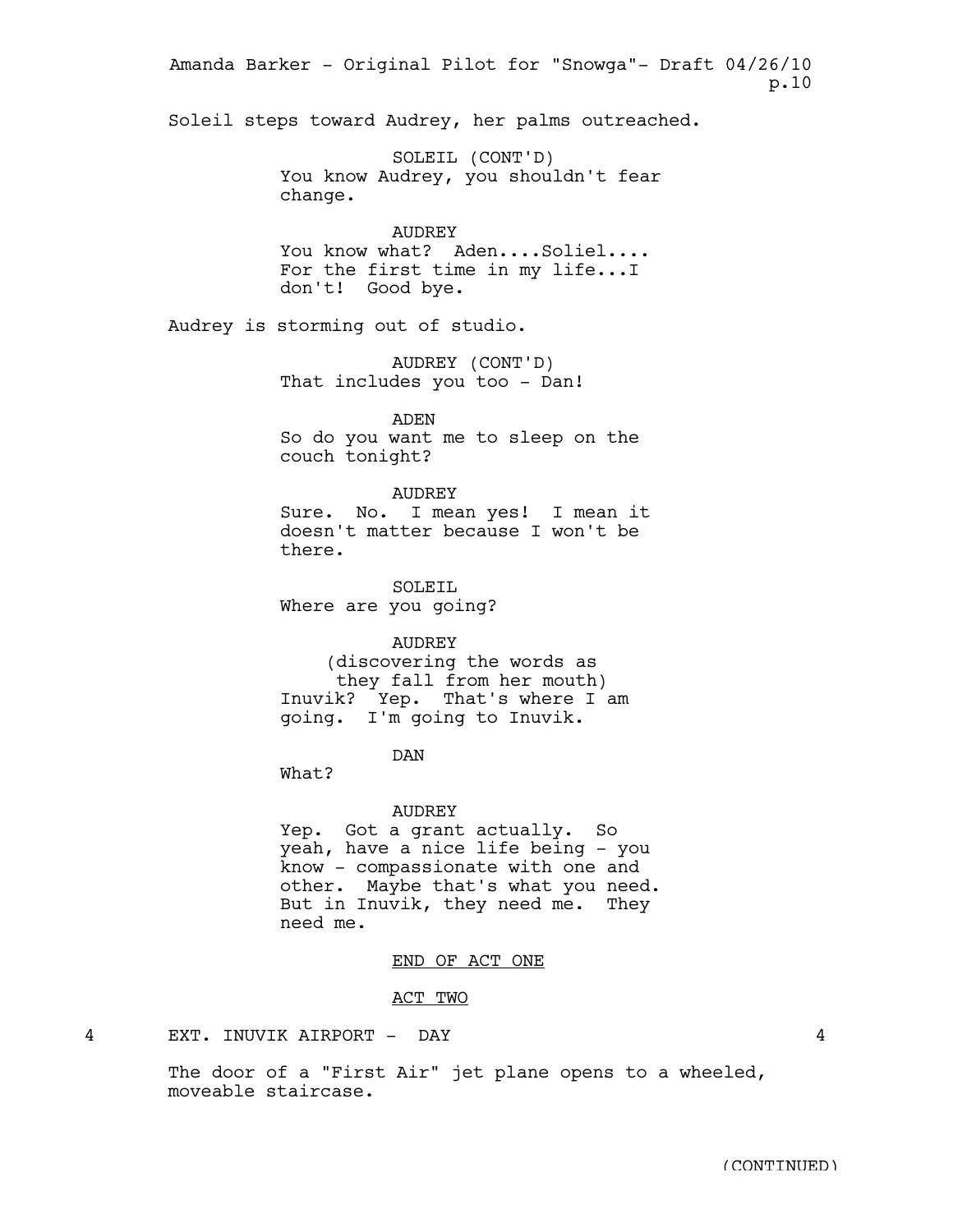Audrey exits the plane and descends, taking in her frigid surroundings. She pauses, next to the FLIGHT ATTENDANT at the bottom of the stairs.

> AUDREY Oh. My. God. That is cold.

FLIGHT ATTENDANT Welcome to Inuvik.

AUDREY Yeah. I guess so.

FLIGHT ATTENDANT Is this your first time?

AUDREY

Yep!

FLIGHT ATTENDANT Oh, that's awesome. (to team of kids waiting at bottom of stairs) We've got a VIRGIN!!!!

The kids immediately begin to pound Audrey with snowballs.

AUDREY AHHHH! What the hell?

CHILD It's tradition! When you come to Inuvik, you need to get hit in the face.

SECOND CHILD Its like, if you can't take getting hit in the face, you can't take Inuvik.

AUDREY That's an incredibly beautiful metaphor but shouldn't you be in school?

CHILD It's Saturday!

AUDREY

Right.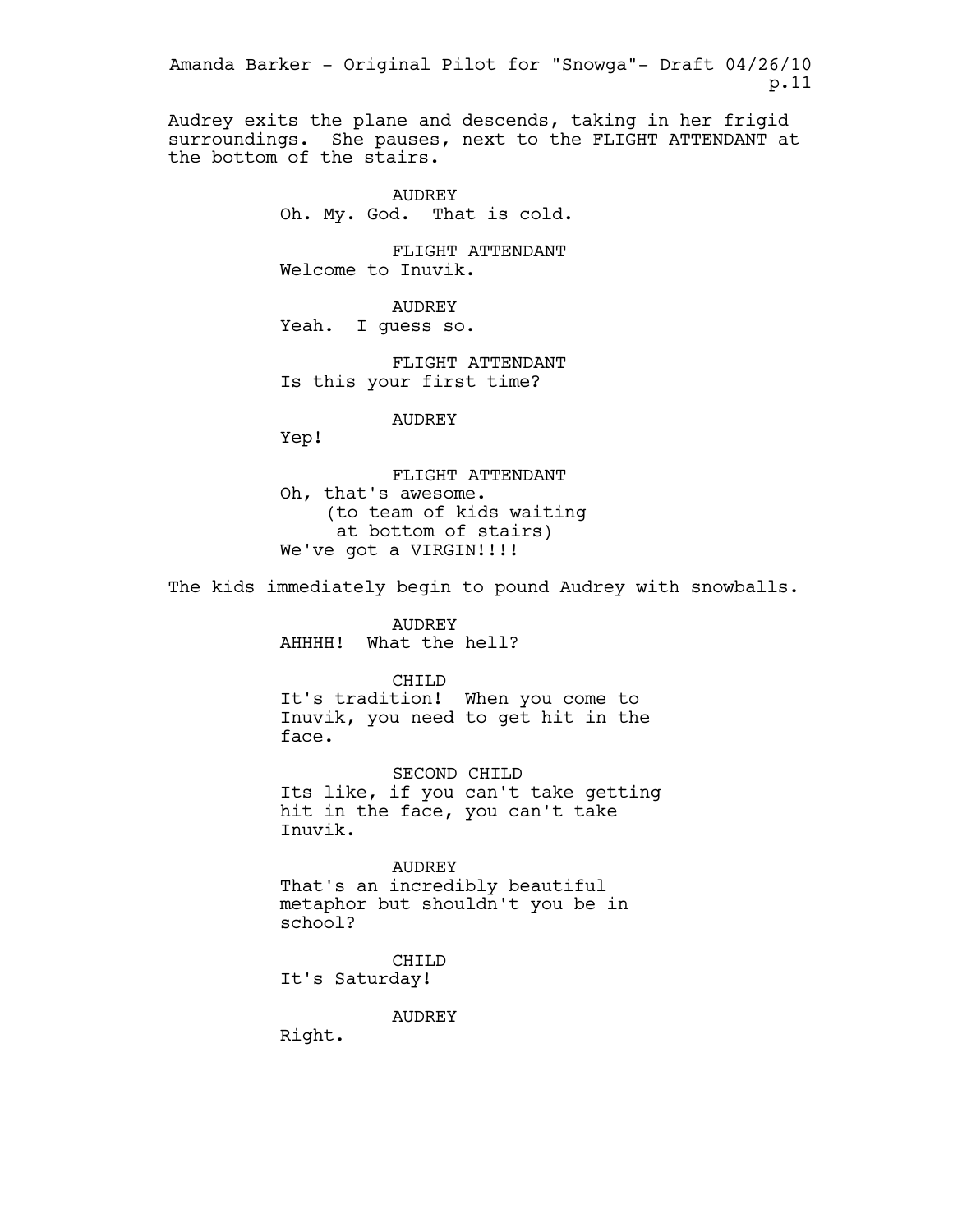INT. INUVIK AIRPORT - DAY

The airport is basically a room. Aunts Sophie and Sura rush toward her.

> SOPHIE Audrey! You made it!!!!

AUDREY Was the jury out on whether or not I would? Are the planes that sketchy?

SURA Whatever. Did you bring them?

AUDREY What? Oh...yeah...

Audrey reaches into her carryon for a box of Timbits.

AUDREY (CONT'D) This wasn't the easiest thing to get through security by the-

SURA Sweet nectar of the trans-fat gods! Hardened drops of the balls of Tim Horton himself...

Sura stuffs 3 into her mouth.

AUDREY That's...really...nasty. I'm not sure if they actually used Tim Horton's balls as the mold.

SOPHIE It's been a while since someone has come to visit us.

AUDREY Please god, don't ever let me get that excited over left over doughnut holes.

Sura rummages through the box.

SURA They never give you enough of the chocolate ones. And why do they include the plain? No one actually eats plain Tim Bits! (MORE)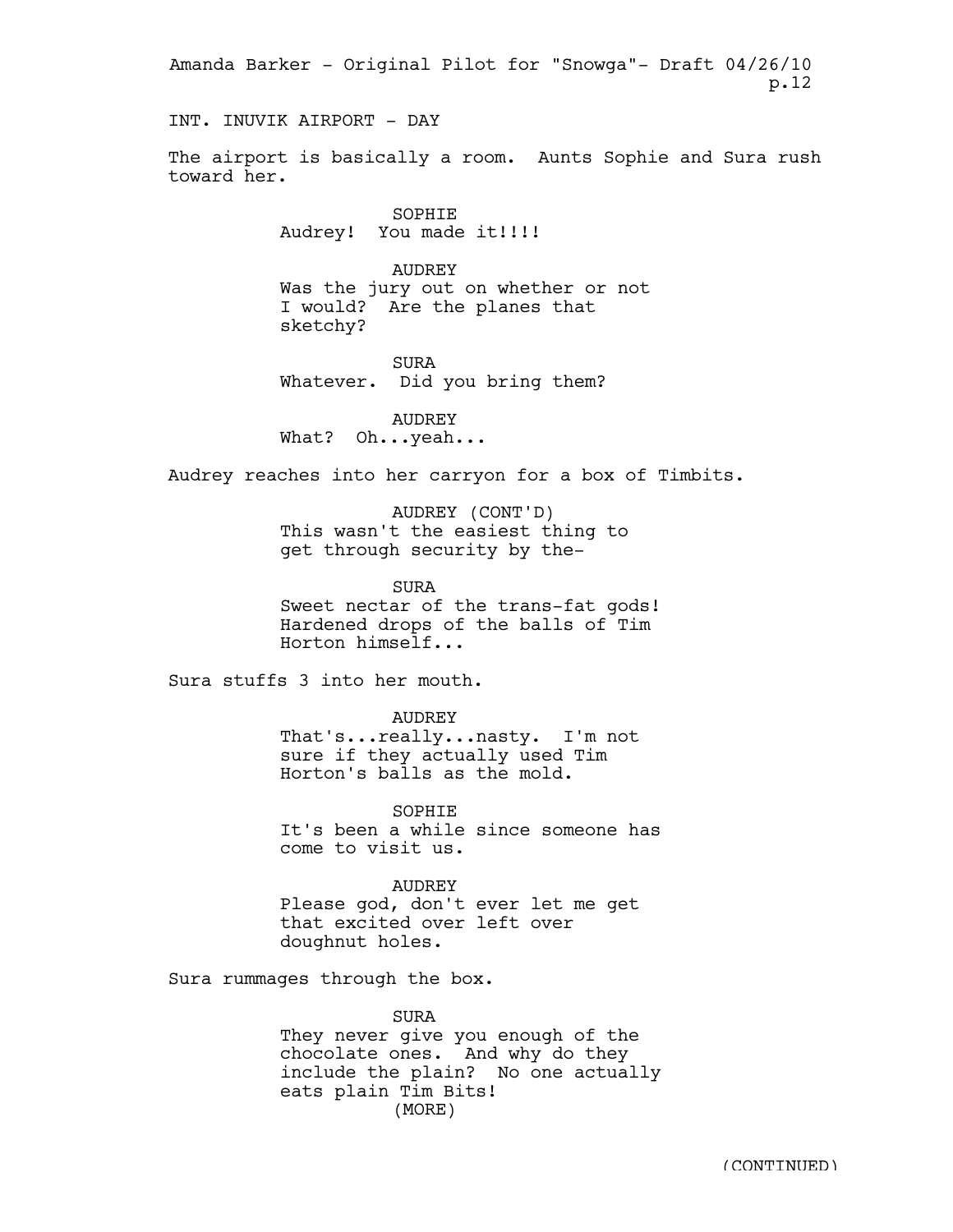> Those are always the ones that end up going stale and crusty.

SOPHIE You hungry honey?

AUDREY

You know what? The food on the plane was actually not bad - but I could go for something.

SOPHIE

What you in the mood for?

AUDREY

Oh I'm not sure. I could go for something spicy, like Korean. Oh you know what, I could really go for, Tabouleh, if you guys are into Lebanese that is...

SURA You're joking right?

AUDREY

...right...?

# SURA

Good. You may find your dining options a little more limited here...although the new thing at the Mad Trapper are Nachos. They are so good. A little spicy, but good.

**AUDREY** Yes...I've...had..nachos.

SOPHIE Awesome. See? Right up your alley.

5 INT. MAD TRAPPER RESTAURANT - DAY 5

Sura, Sohpie and Audrey are being waited on by GLEN, a forty something man with kind eyes.

> GLEN Hey ladies! Well, this must be the famous Audrey.

> AUDREY Yes - I mean famous no; Audrey yes.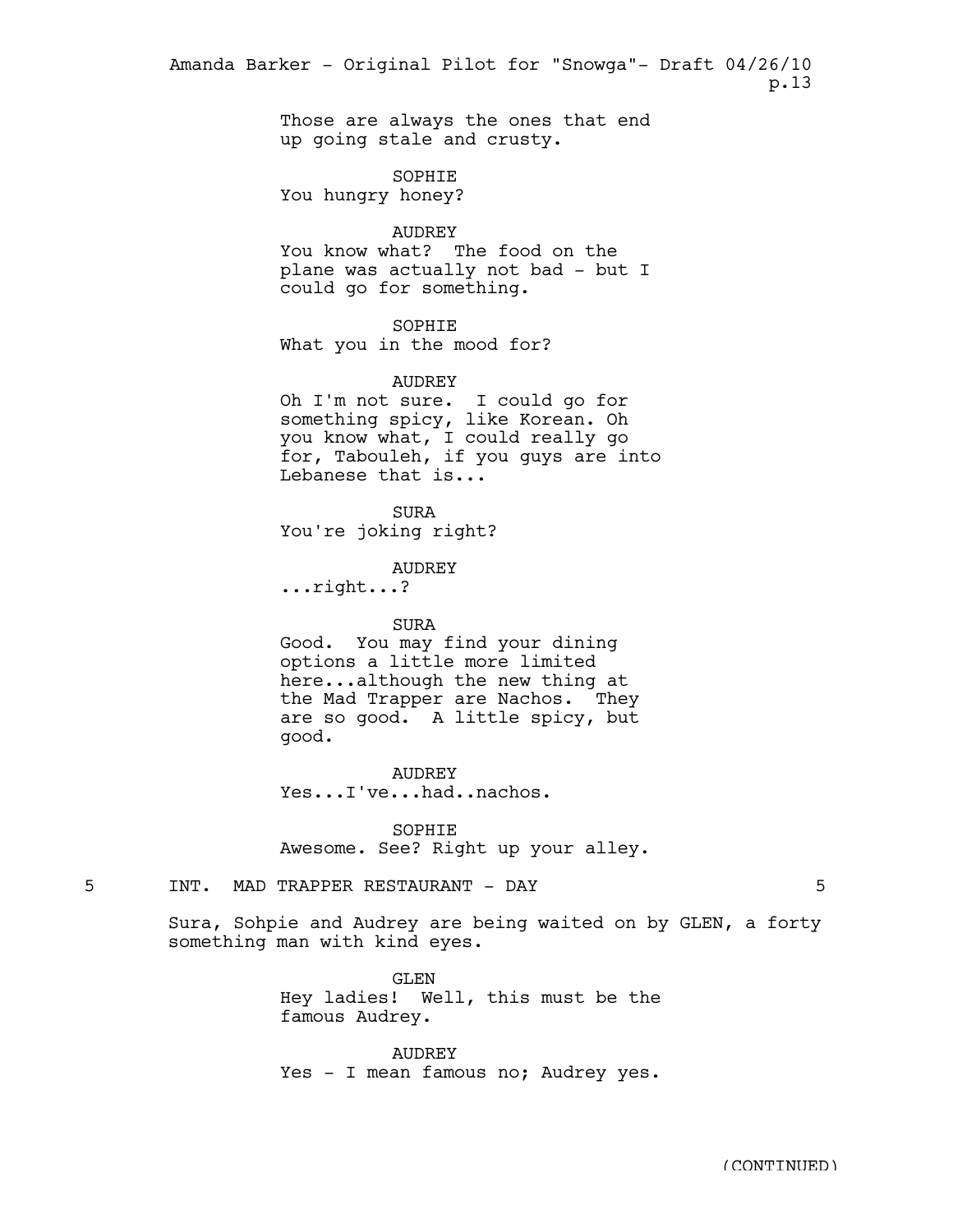> GLEN Well honey, it doesn't take much to be famous around here.

SOPHIE I think I told you Audrey, that we had someone living downstairs, under the gallery. Well, that's Glen.

GLEN

Yes, it's true. We're roomies. Temporary situation actually. They needed a tenant and I needed a place to live. That was two years ago. It's actually one of the few houses here with a basement.

### AUDREY

Well, it's great to meet you. I'll be shacking up in the attic for a little while, it looks like - just waiting for my grant to come in. So until then.

GLEN So, what can I get you Audrey?

AUDREY Got a veggie burger?

GLEN Um, once we did. Let me go check what's in the freezer.

Glen rushes to the kitchen.

# SURA

(in a whisper to Audrey) He had a bit of a gambling issue and lost his house and his wife. Just in case you are wondering why he lives in our basement.

# AUDREY

Don't worry Sura, he seems lovely.

Glen returns.

GLEN No veggie burgers today, I'm afraid.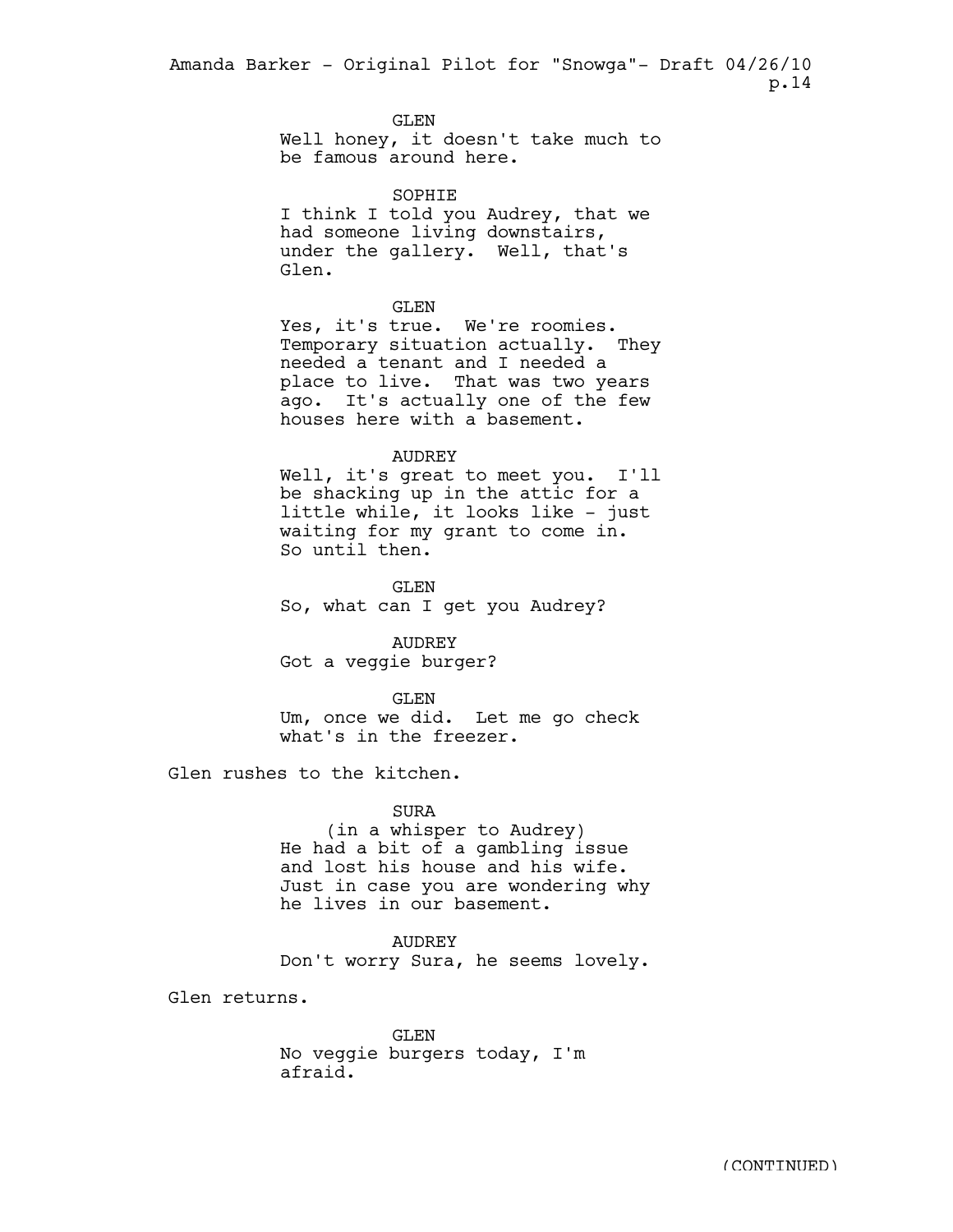# AUDREY

Well I'm a vegetarian but really I'll eat anything that's like...local. You know, something that hasn't travelled.

### GLEN

We can do that. So you ladies want our new nachos I'm guessing and Audrey we've got a venison burger with your name on it..

# AUDREY

Venice-? Ok....yeah, sure.

## GLEN

Oh - I forgot to ask - Sura you want to splurge and get the guacamole for 5 bucks?

SURA Sure - it's a special day.

AUDREY Five bucks for Guacamole??!

SURA Honestly, you're going to be sorry you didn't get the nachos.

# AUDREY

I am already. So tell me about this guy that owns the studio space?

### SOPHIE

Well, he's interesting. He bought up the old arena and he's been looking for something to do with that space upstairs.

#### AUDREY

So, you think he'll be willing to negotiate something?

SURA What your aunt isn't saying, hon, is that this guy is a bit of a dick.

#### SOPHIE

Well, he's had a hard life. He could have been a great hockey player.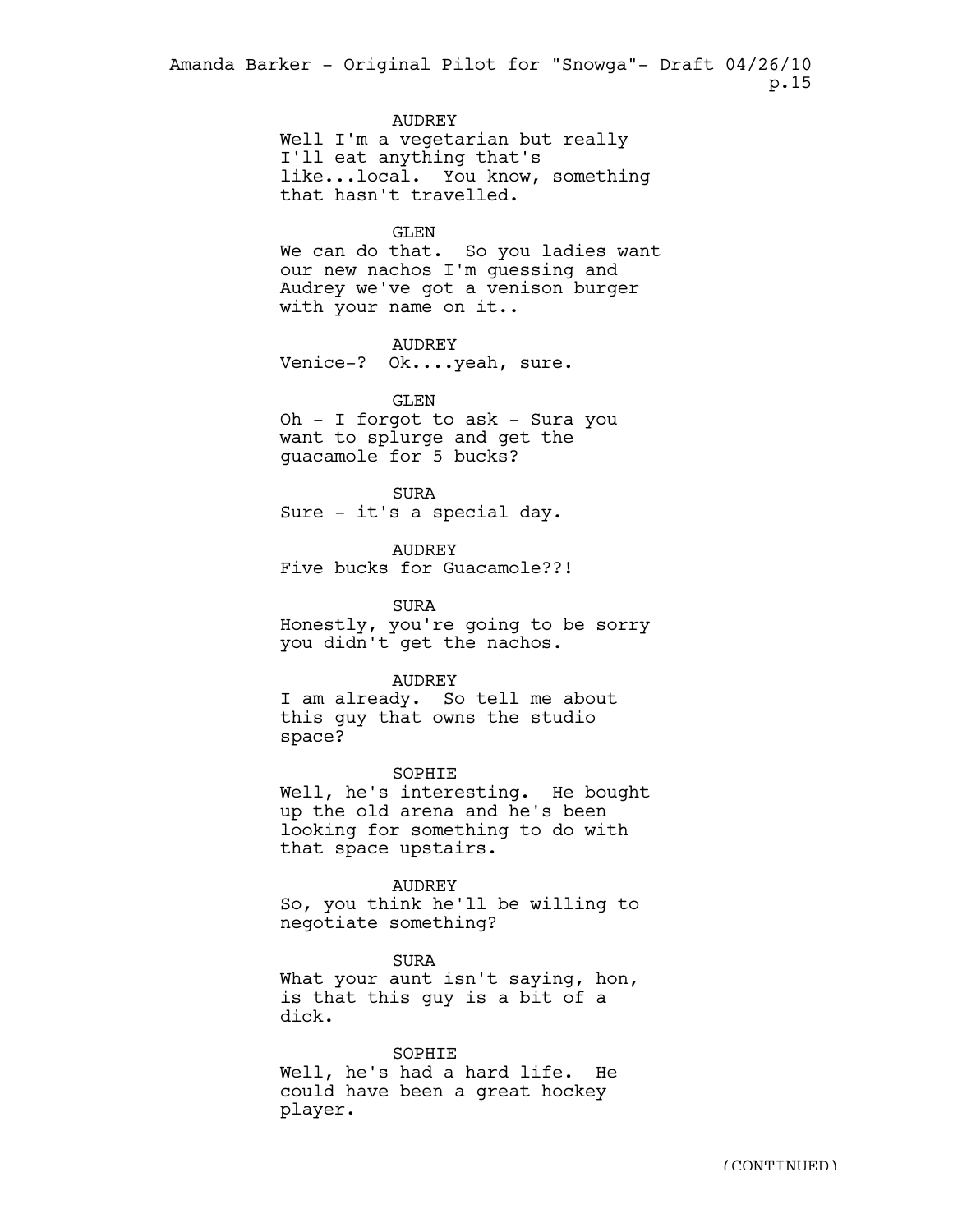# AUDREY

So? What happened?

### SURA

He busted his leg really bad in a skidoo accident. At first they said he wouldn't be able to ever walk again. Apparently he made a miraculous recovery.

### SOPHIE

But not miraculous enough. He never played again.

#### SURA

So he's stuck here. And he's miserable. Everyone felt sorry for him, you know, 15 years ago. Now he's just a relic.

### SOPHIE

Anyway, his mum, Hazel, is lovely and she helps him run his properties. He's bought up a couple of the older, more decrepit properties here in Inuvik.

### AUDREY

Wait a minute....decrepit...I thought you said this was a studio space?

### SOPHIE

Well, honey it will be...when your done with it, it will be!

#### AUDREY

But-

# SURA

Nachos!!

Glen comes with the nachos and venison burger.

## GLEN

# And here's your side of guac.

Glen puts a thimbleful of guacamole on the table.

GLEN (CONT'D) Audrey. I forgot to ask you if you wanted bacon on that burger.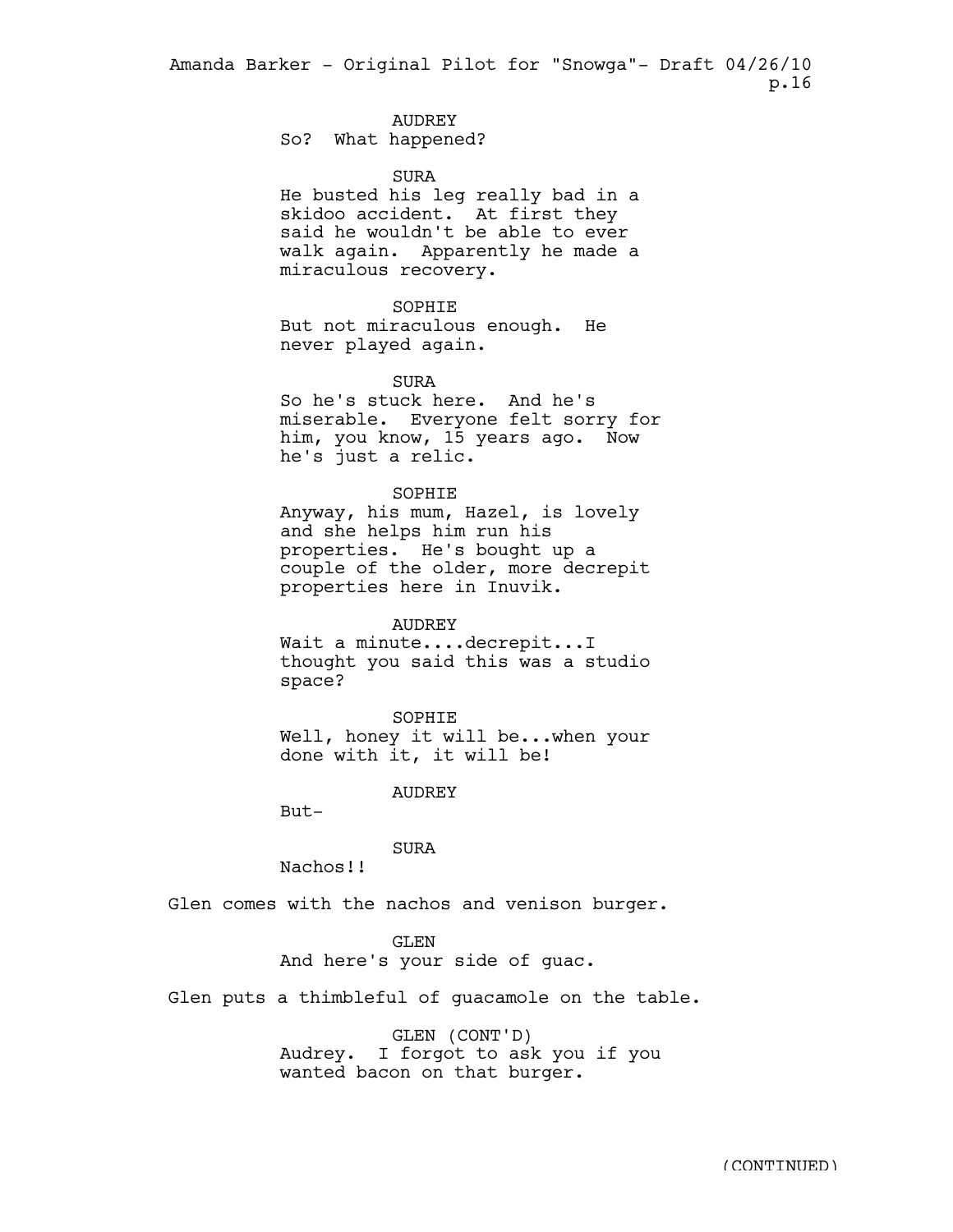> AUDREY Maybe not today. I'll...work my way up to that one.

> SURA Get the bacon. You'll need that strength when you have to deal with Tom.

# AUDREY

I get my strength from other things, Auntie Sura. Yeah, no bacon for me. Not today anyway. Wait...do you have any veggies?

GLEN

Pickle?

### AUDREY

A Pickle.

Beat.

# AUDREY (CONT'D) That sounds about right.

6 INT. STUDIO SPACE - DAY 6

Audrey is alone and wandering around, checking out her new digs.

> AUDREY Hello? HA-lloooo?

Audrey walks over to a sandwich board leaned up against a windowsill. The paint is peeling. She traces her finger along it. It's filthy. She looks out at the harbour.

> AUDREY (CONT'D) Inuvik...What the hell am I doing here?

> > HAZEL

Excuse me?

AUDREY Sorry...just talking to myself...

HAZEL You must be the yoga girl then?

AUDREY Yes. Yoginis often talk to themselves. Sorry.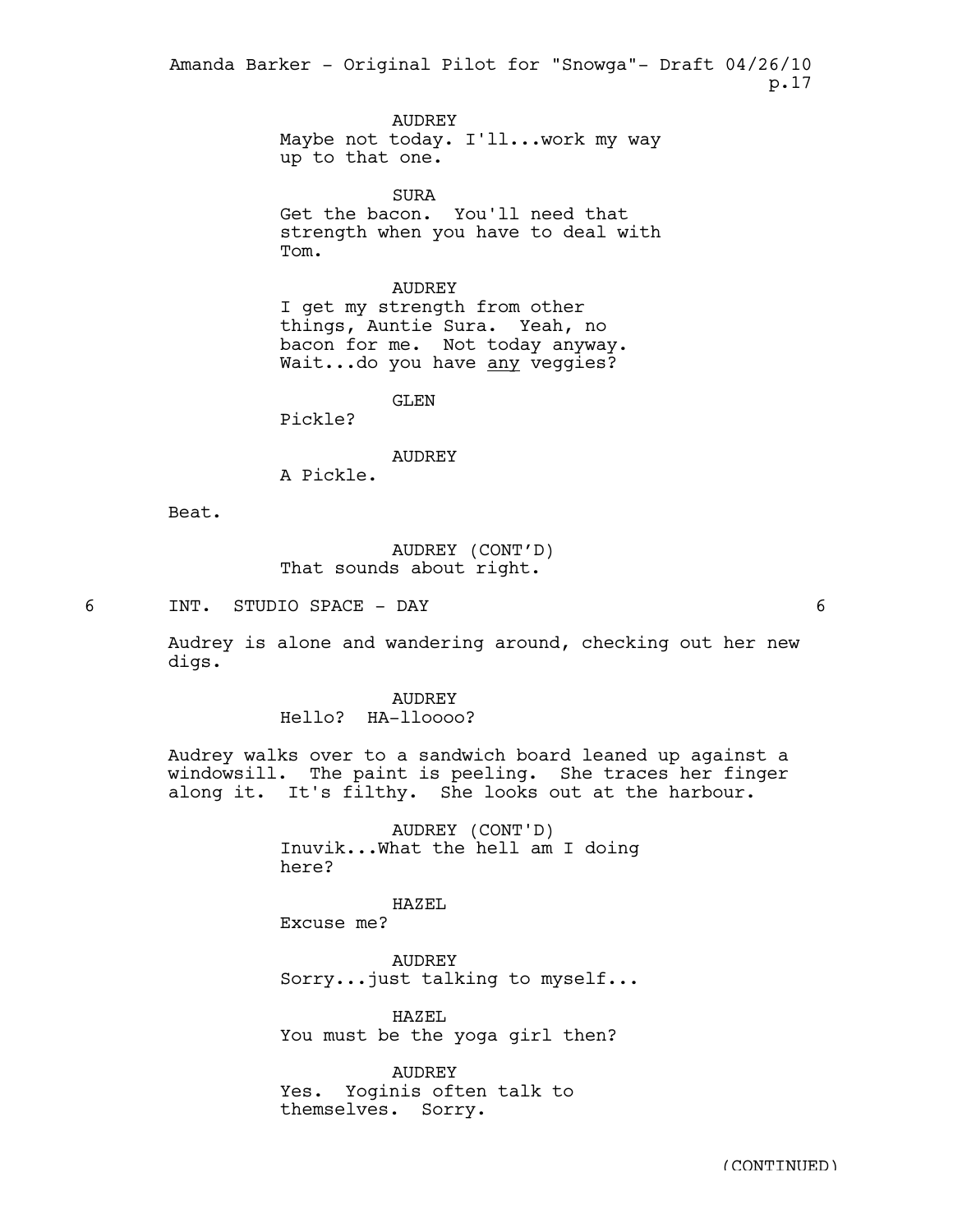> HAZEL Sure. Well, my son will be here shortly. I help manage his properties.

Hazel begins to stick out hand, then hesitates.

HAZEL (CONT'D) Do yoga people shake hands?

AUDREY We prefer to say hello by putting our hands in prayer position and bowing.

She does a "namaste" version of hello. A beat goes by where Hazel just stares at Audrey. Then Audrey laughs.

> AUDREY (CONT'D) I'm totally joking. Great to meet you.

Audrey extends her hand and they shake.

AUDREY (CONT'D) I noticed a sandwich board here do you mind if I use it?

HAZEL That thing? Sure. I guess. If you want.

AUDREY This studio is going to need a lot of work to be "yoga ready".

HAZEL Really? Well, I guess you and my son can discuss that. He'll be here soon.

Hazel exits. Audrey looks and sees an old paint can and brush in the corner. She smiles.

6 EXT. MIDDAY. OUTSIDE OF RINK/STUDIO - CONTINUOUS 6

Audrey is placing the freshly painted sandwich board out front. She's done a great job, it looks fantastic and very colourful. It reads "Free Yoga Tomorrow Night!". She stares at it, happy and pleased. Tom walks up to her.

> TOM What the hell do you think you're doing?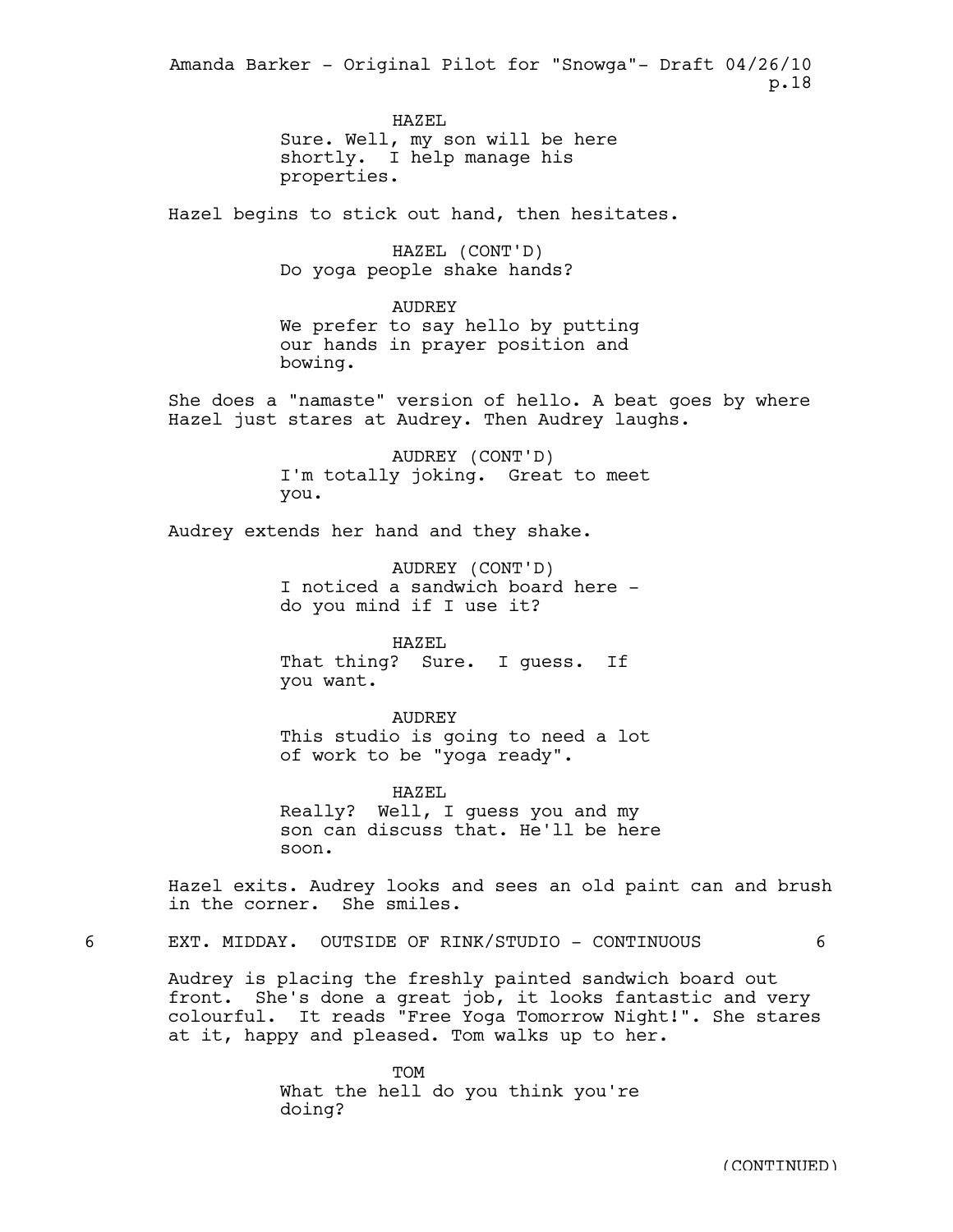> AUDREY Giving the gift of yoga to the people of Inuvik?

TOM Do you realize that you'll have every single person in this town here if you give your classes away for free?

AUDREY Yeah, I'm sorry - have we met?

TOM I'm Tom. Your landlord. I'm assuming your that granola girl from Toronto.

AUDREY I usually answer to Audrey.

TOM Sure, fine. So you have first and last month's rent or what?

AUDREY Woah. What? I'm sorry - it's freezing - can we go inside?

TOM Suit yourself.

Tom and Audrey enter.

INT. STUDIO SPACE - DAY

Tom and Audrey walk-and-talk on their way to Tom's office.

AUDREY

I'm not sure how long I will actually be here and I was wondering if you could give me a cut rate on that rent?

**TOM** Yeah right. Absolutely not.

AUDREY Well, the studio is not exactly in tip top shape. No where close actually. (MORE)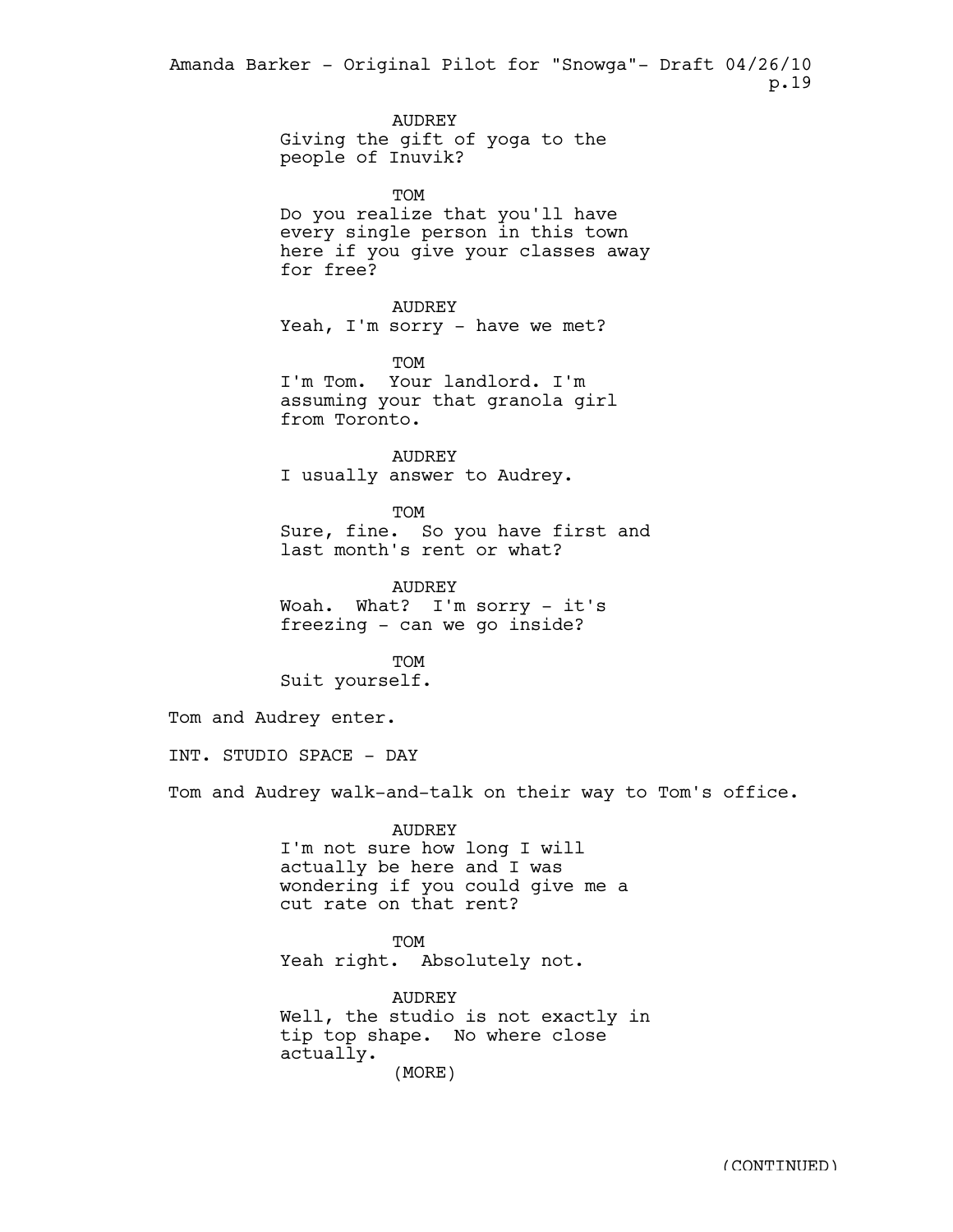> I need to create a sanctuary where people aren't inhaling dust in pranayama and aren't worried about stepping on a rusty nail in tadasana. The building is insured right?

> > TOM

Sure, yeah.

They enter Tom's office. Tom sits behind his desk.

# AUDREY

Well, I'm not paying a cent until the studio up to snuff and until then, I'm not charging anyone. I want to give people yoga for free while we get the studio in check and I don't really want to waste any time while I'm here.

#### TOM

Why are you here then? Because you are wasting everyone's time, mostly your own. People here don't need yoga - they need jobs! They need something to do other than huff gas.

AUDREY

That's exactly why they need yoga!

#### TOM

That's exactly why they don't! Believe me, you won't be the first hippy chick who thinks she's going to revolutionize Inuvik. Do yourself a favour chicky, go back to your buddies in Vancouver and open a studio there, where all the plastic surgery yummi mummies can afford it.

### AUDREY

Woah. Woah. Woah! On so many levels, woah. First off, I'm from Toronto.

**TOM** Same difference.

AUDREY You're an ass.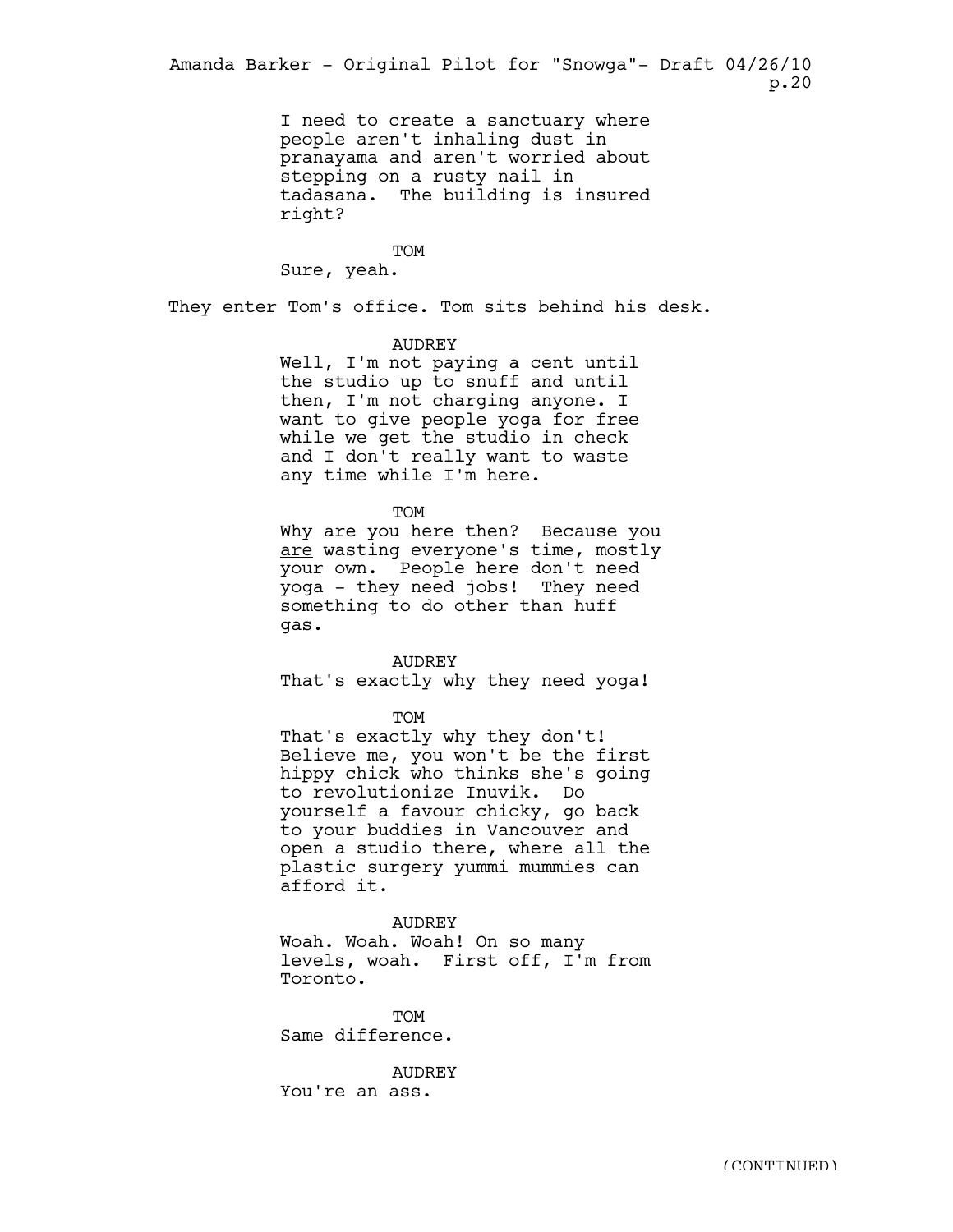**TOM** 

Now! There! See now you sound like a real person.

AUDREY Ughh! Show some.....Compassion!

Audrey slams the door and storms off, tears in her eyes.

7 EXT. INUVIK STREET - DAY 7

AUDREY Stupid! Stupid! Why the hell am I here?

Audrey looks around, trying to find the house which is just down the road.

> AUDREY (CONT'D) What number is it again?

Finds house.

AUDREY (CONT'D) 78? I think that's it.

8 INT. SOPHIE AND SURA'S HOUSE - DAY 8

She approaches door. She knocks. Then finds that it is open. She goes into their house for the first time. It is very eclectic and on the verge of being cluttered, with lots of art and "meaningful" objects everywhere.

> AUDREY Auntie Sophie? Auntie Sura? Anyone home??

The phone rings.

AUDREY (CONT'D) Hello? Anyone?

She finally answers the phone.

INT. BRUCE'S HOUSE - INTERCUT

BRUCE Audrey? Is that you?

AUDREY Oh my god, Bruce. Thank god.

BRUCE How's it going sis?

(CONTINUED)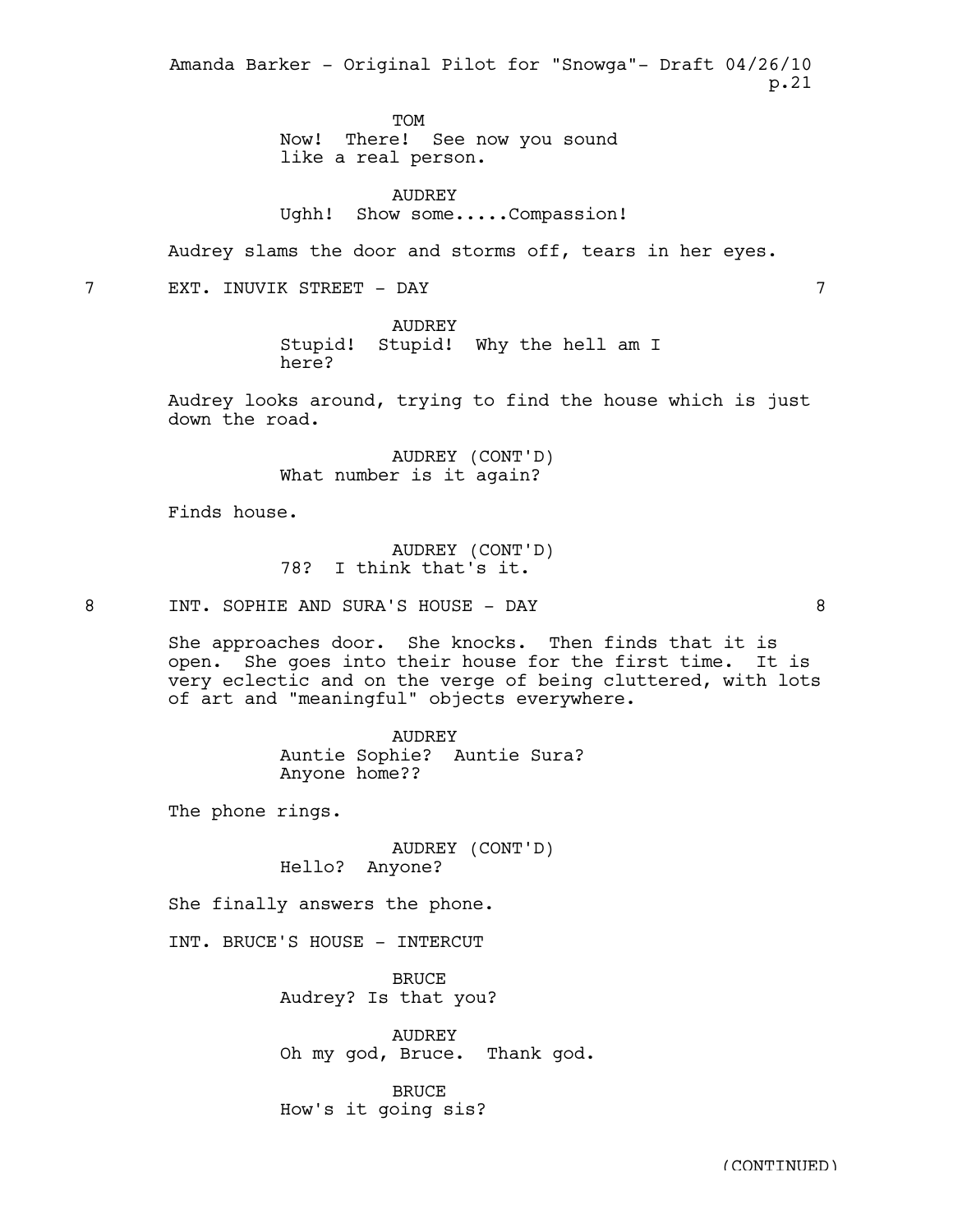> **AUDREY** Horrible! I hate it here! It's 5 bucks for half a Dixie cup of Guacamole, Tim Bits are a rare delicacy and....

> > BRUCE

And what?

# AUDREY

The studio space is a total mess. I thought I could maybe clean it up and offer some classes while we get it ready but the landlord is a total dick.

BRUCE Ok, you aren't going to like what I have to say then.

## AUDREY

What?

BRUCE The grant office called me today, apparently you gave them my number as a secondary contact?

### AUDREY

Oh yeah, I have to get a plan for up here on my phone-

BRUCE Actually you might not...

AUDREY Why's that?

BRUCE

You didn't get the grant.

# AUDREY

You're. Kidding. Me.

# BRUCE

No. Apparently it's only for minorities.

AUDREY Well....that's...that's just...stupid! Believe me, I am minority here.

SFX: A DOOR CREAKS OPEN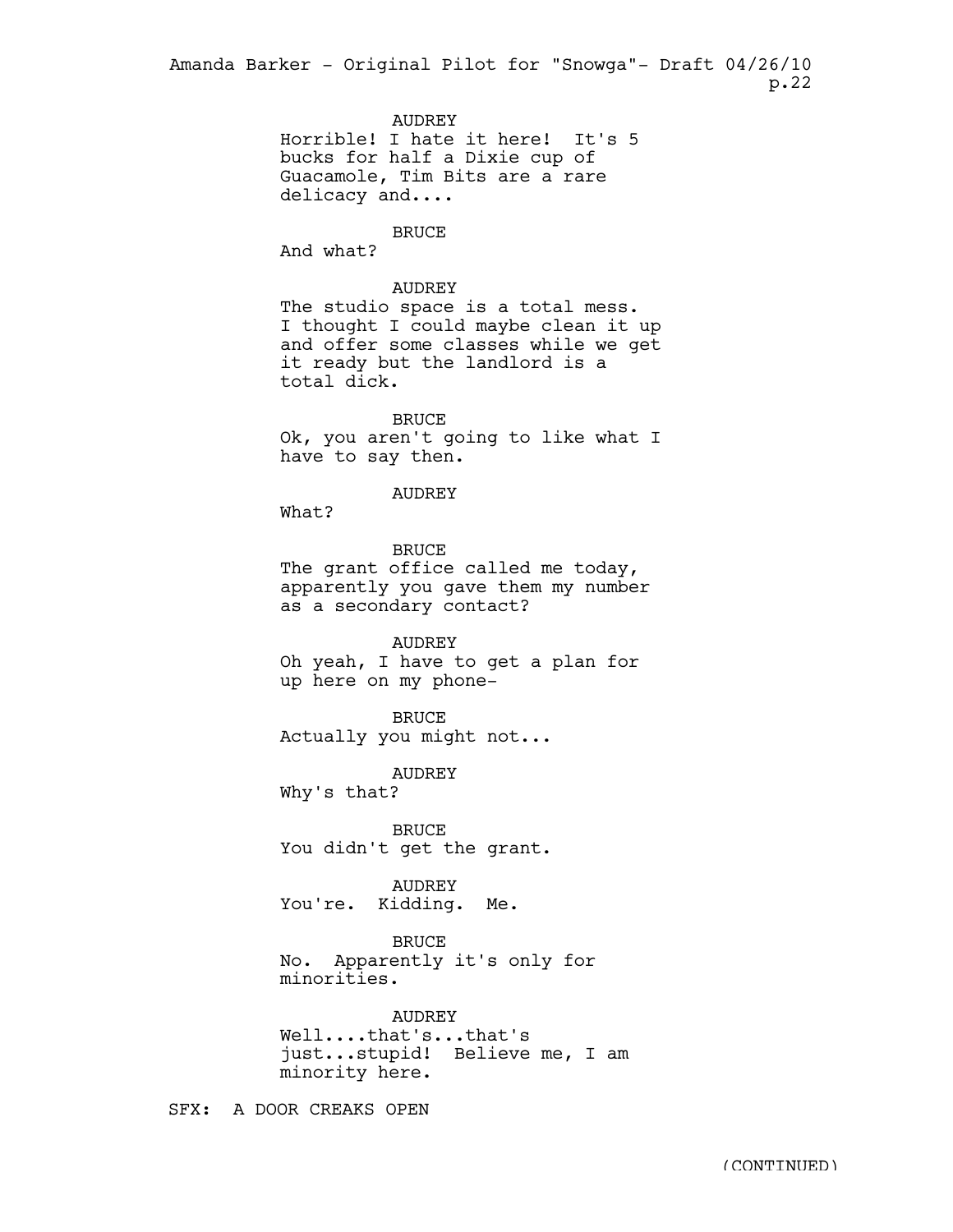> AUDREY (CONT'D) Someone's at the door. I'm gonna have to call you back.

Sura and Sophie enter.

SURA

Audrey! You found the house all by yourself? I see you're making yourself at home.

# AUDREY

Speaking of home....Bruce just called. I didn't get the grant. I'm sorry guys, but home is where I am going. I guess this wasn't meant to be. I was so stupid coming here, for some reason I thought maybe Inuvik needed me. But I guess life just needed to kick me in the ass one more time. Toronto sucks, I'm sick of living in 300 square feet and guys that won't commit - and I don't even have my condo anymore -but this seems like it was a stupid idea, even for me. I'm sorry I let you down, but I'm going back.

9 END OF ACT TWO 9

### ACT THREE

INT. "TROPICAL BOUNTY" GROCERY STORE - DAY

Audrey and Sophie are grocery shopping.

SOPHIE I really wish you'd reconsider Audrey.

AUDREY I don't think so. I guess it's just not meant to be. I'm so confused.

She picks up an orange.

SOPHIE Maybe you'll learn to like spending \$3.00 on an orange.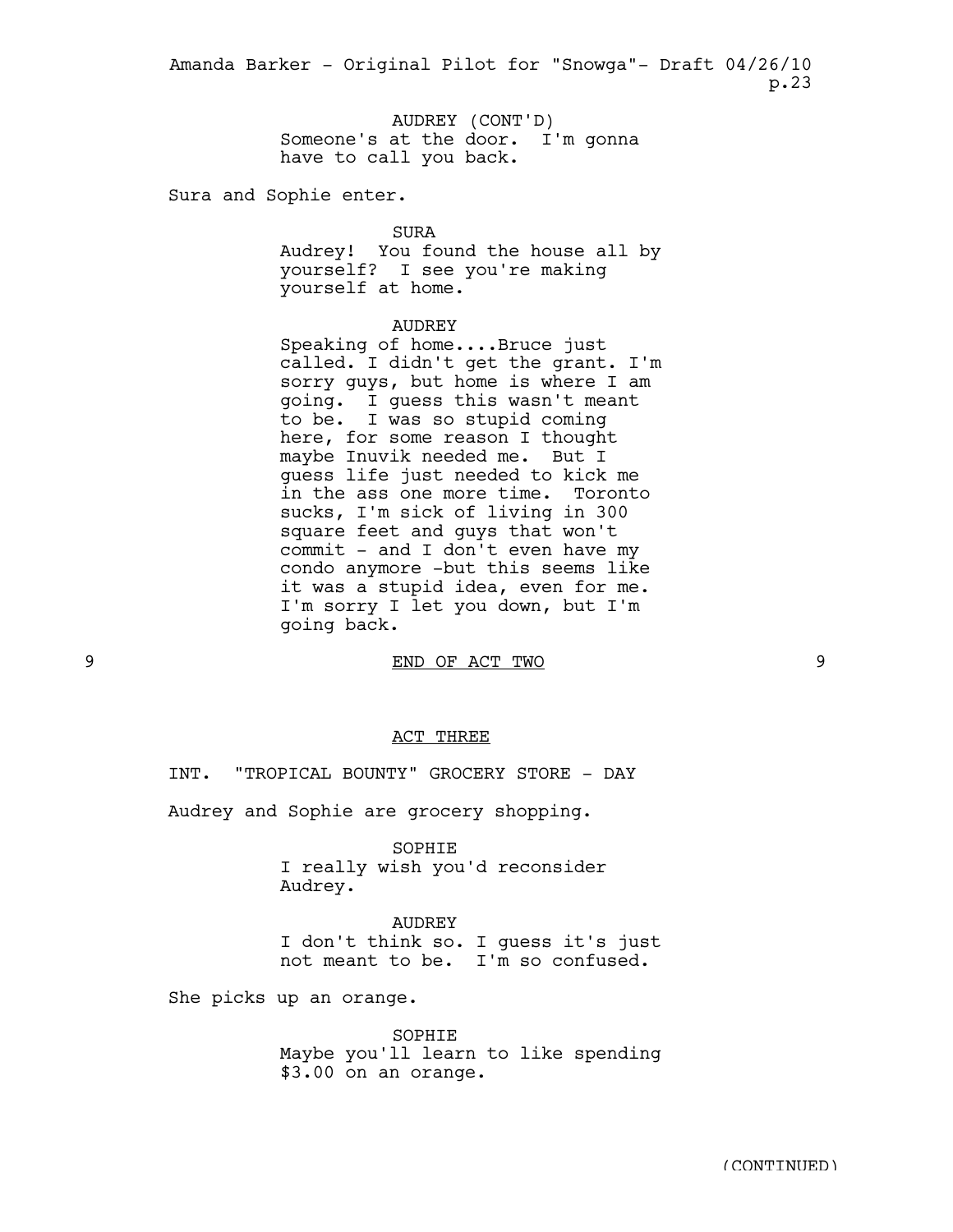They look up to see a native girl, ATKA, waving. She is her cashier girl uniform as she works at the grocery store. She is exuberant and has the type of energy that overpowers the room.

> SOPHIE (CONT'D) Oh! Atka! This is my niece I was telling you about!

ATKA I'm soooooo excited to meet you!

AUDREY Oh! Well, it's nice to meet you too. I'm Audrey.

Audrey sticks out hand. Atka throws her arms around Audrey in a huge bear hug.

> ATKA Oh Audrey, we've just been waiting for your arrival! We are going to be fast friends I know it.

**AUDREY** Well, it'll have to be fast  $- I'm$ actually leaving in a couple of

ATKA

But you just got here?!

days.

AUDREY

I know, but the funds didn't come through...

ATKA

But, but, I'm sure you'll make enough to stay, everyone is so excited to try yoga. My husband and I, we studied, in our travels. Actually, my husband's dream is to teach. Someday me too - but for now, we work here.

SOPHIE Atka and her husband VISHNU are very well travelled. They've backpacked all throughout Asia.

ATKA (huge booming voice) VISH! VISH! Get over here. (MORE)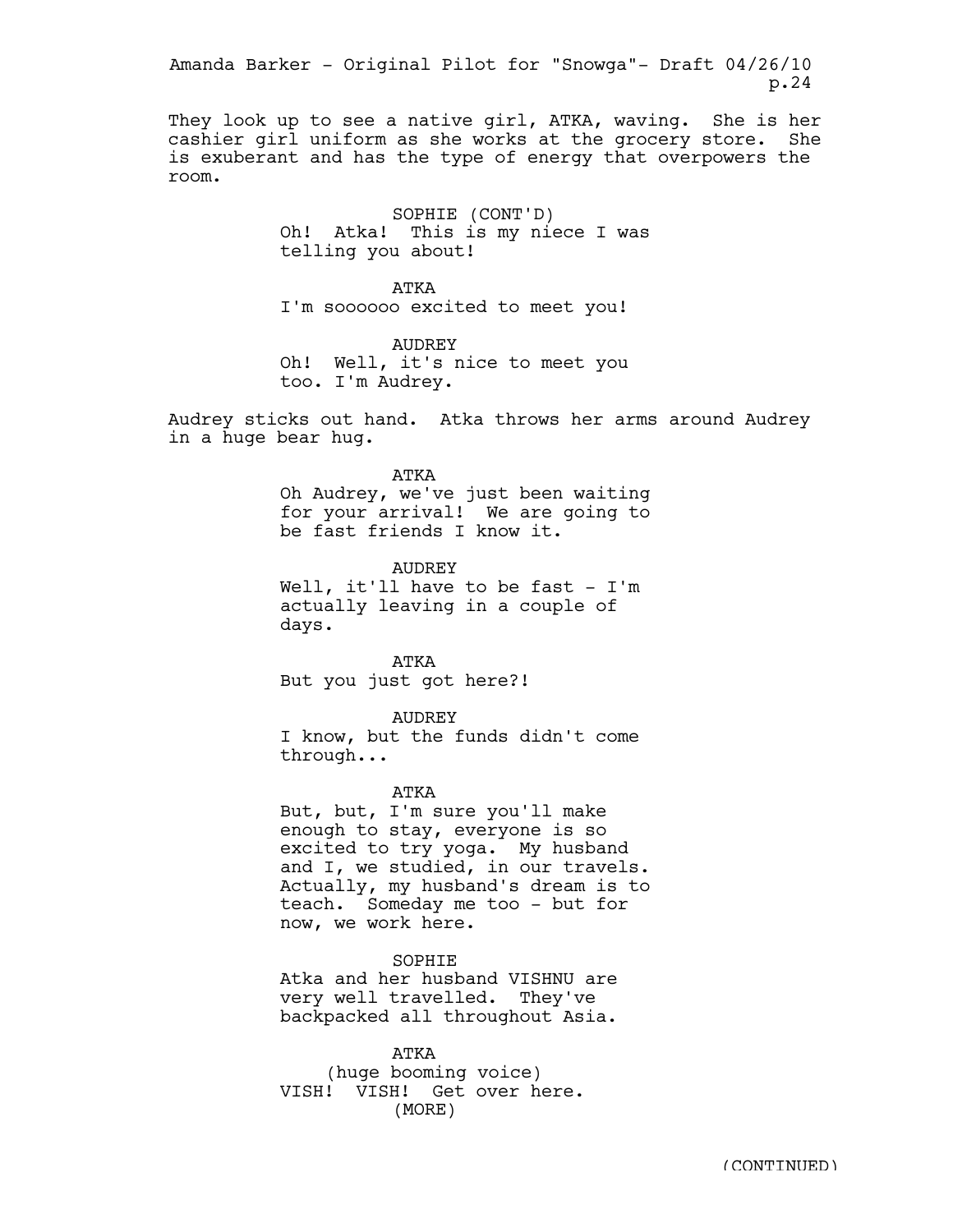> Audrey, that girl from Toronto who is opening up a yoga studio is finally here.

Everyone in grocery store looks up, checks out Audrey and begins to whisper. VISHNU, an extremely chilled out man of South Indian descent, strides over. He speaks without irony and everything he says is 100% sincere.

# VISHNU

Hey yoga girl.

AUDREY It's Audrey. Great to meet you both.

Vishnu goes in for an uncomfortably long hug. Audrey tries to release but he doesn't.

# VISHNU

(with eyes closed) I know this is the beginning of something truly magical. Wait. I'm feeling a connection here I think. Yes. Wait for it. Wait... there it is.... (sighs) ....yes.

#### AUDREY

Uh. I'm so sorry, but I won't be opening a studio here after all, my grant didn't come in.

VISHNU Unacceptable. You were brought here for a reason.

ATKA Inuvik needs Yoga! It needs you.

## VISHNU

(taking Audrey's hands) You weren't meant to go back to Toronto. You were meant to be here. The first step to Moksha is self realization.

Vishnu drops his hands quickly.

VISHNU (CONT'D) There. That is all I have to say.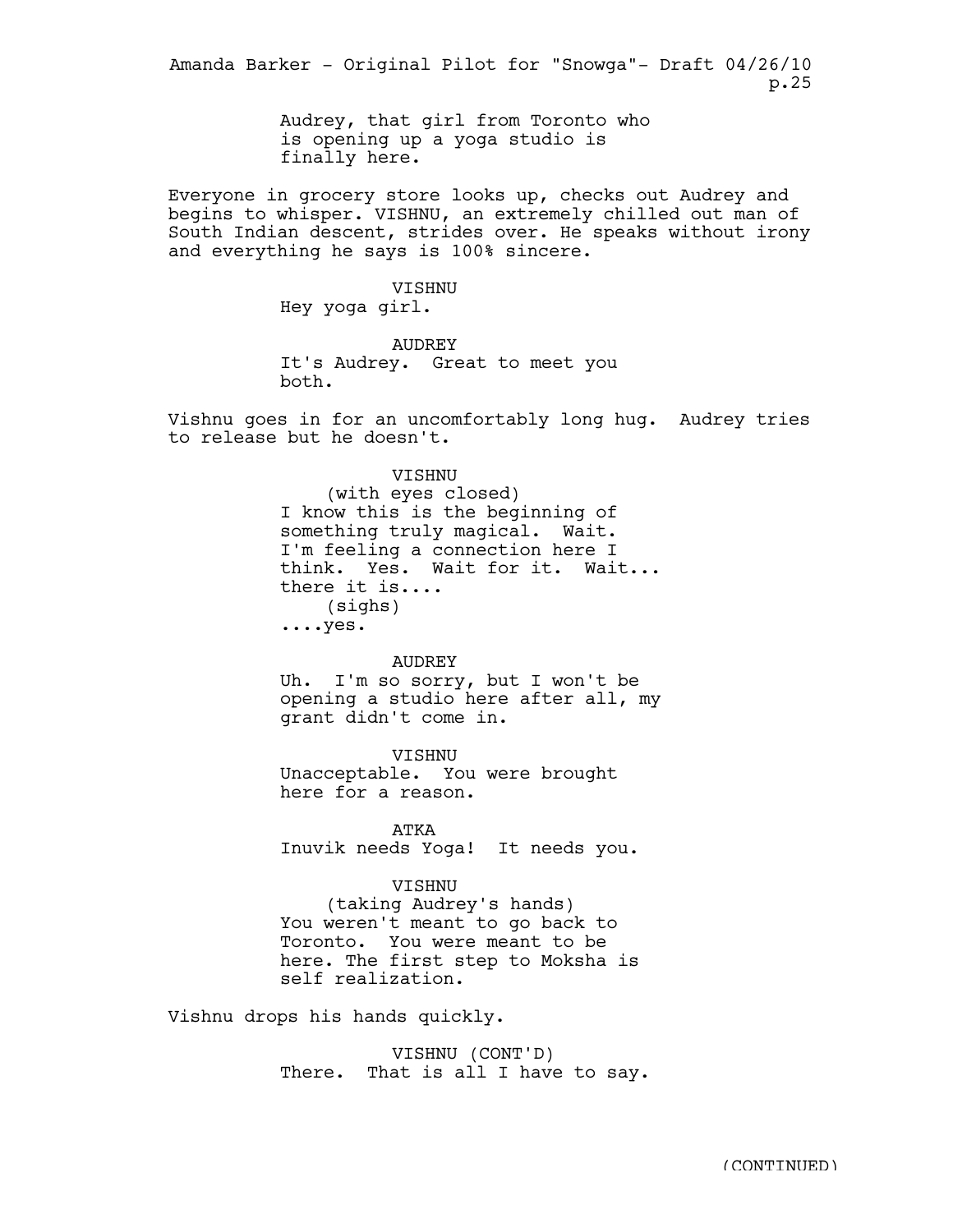Vishnu's words resonate with Audrey as snapshots of the past few days FLASH before her eyes. **MONTAGE** Audrey's lips mouthing the word "Moksha" in slow motion. Audrey's hands at her heart. Gemma repeating "My grandfather found peace wherever life brought him" Dan holding up the "COMPASSION" sign. Soleil repeating with palms out, "You shouldn't fear change, Audrey" Audrey in class, hands are her heart, repeating "Moksha". END MONTAGE Audrey snaps back to the present. AUDREY You are right. You are right. You are so....right. ATKA We saw the sign for free yoga tonight, that's still happening right? Audrey takes a deep breath. AUDREY It is now. 9 INT. AUDREY'S YOGA STUDIO - NIGHT 9 Audrey is teaching a very full class in her ramshackle studio. She has attempted to make it nicer by giving it a scrub and a sweep and placing candles and a few budhas around the room. The class is full of all ages and all types, many are Inuit. All characters previously introduced are there - Atka, Vishnu, Sophie, Sura, Glen, and Hazel. All except Tom. They are all lieing on their bellies, preparing for bow pose. Amanda Barker - Original Pilot for "Snowga"- Draft 04/26/10 p.26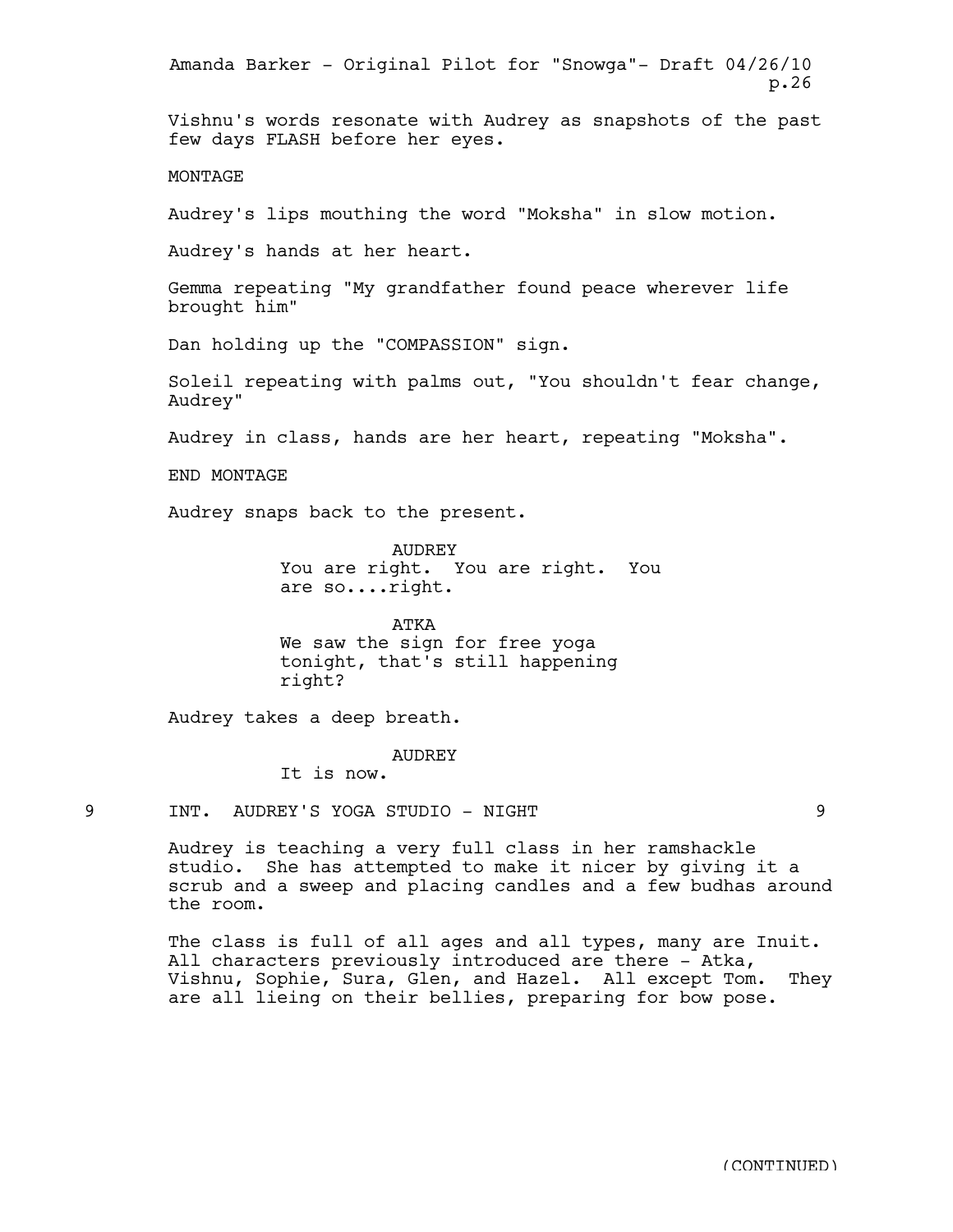> AUDREY (CONT'D) So for many of you this is your first practice, but I just want to demonstrate where your practice can take you...try if you can to kick your heels into your buttocks and reach around to grab your ankles. Now this is Bow pose or Dhanarasana.

The class struggles to get into position

AUDREY (CONT'D) And...I know that some of you hunt....so I thought maybe you could imagine your arrows and maybe even your holster. Funny enough, the sanskrit word for quiver, is Tuuna.

The class breaks out into giggles and laughter, many loose the posture completely.

> AUDREY (CONT'D) I know! It's really funny, because you know...tuna the fish, but in sanskrit it means something different.

The class is now in full blown yell-laughing.

AUDREY (CONT'D) Ok. What am I missing?

INUIT MAN The way you said it sounds like "tunnu" which for us means fat. It's like you are calling us all fatties...

AUDREY

(horrified) Oh my god. Oh I am so sorry. Oh, I would never do that! I mean, I know people who would, in Toronto, but that's not me.

INUIT MAN No, it's funny because some of us are fat! It's ok! It's just funny.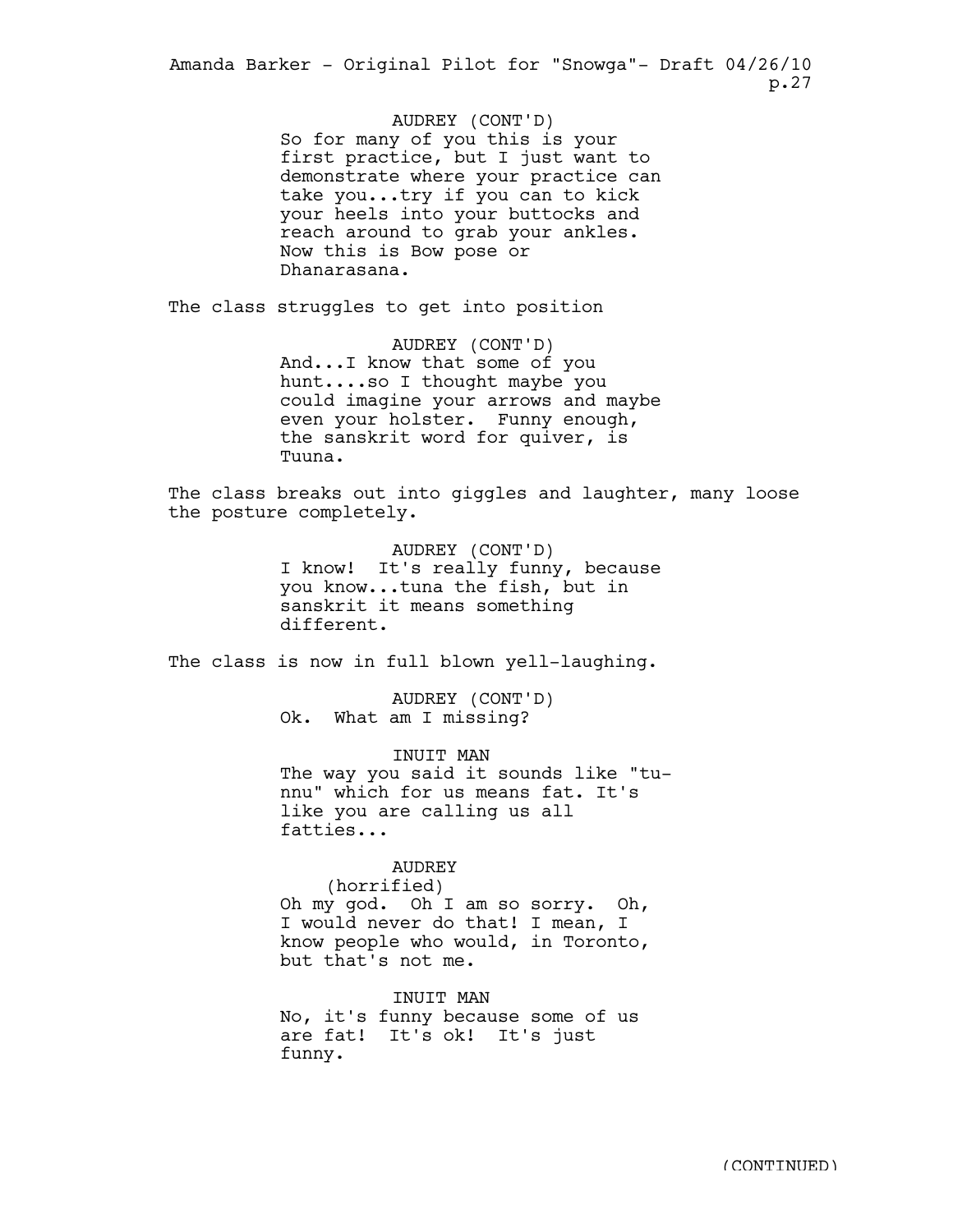> AUDREY (smiling) Right.

Audrey glances at her watch.

AUDREY (CONT'D) I'd like to take you into savasanna now actually. Please lie on your mat or towel -

One man looks up from his big seal skin that he brought.

AUDREY (CONT'D) - or your seal skin, whichever. But please let your feet fall to the sides and your shoulders begin to sink as the floor rises up to support them. Your palms turn toward the sky. Now, as you lie here, send up a little gratitude for your practice. We ask that in savasanna you remain in complete silence.

Suddenly a loud booming noise is heard through the walls. The walls shake. It is as though they are inside a speaker.

> AUDREY (CONT'D) (to herself) Really? I mean - Really? (to class) Well, please know that savassana is the most important posture of our practice. And when you practice yoga again...if...you practice again...that you should remain in this ultimate stillness for at least a few minutes.

The walls shake more and the music seems to get louder. Audrey begins to shout to be heard.

> AUDREY (CONT'D) When we say Namaste, we say that the divine in me bows to the divine in you. I say it and then you - if you feel so inclined - repeat it back.

Now she is fully shouting.

Namaste!

AUDREY (CONT'D)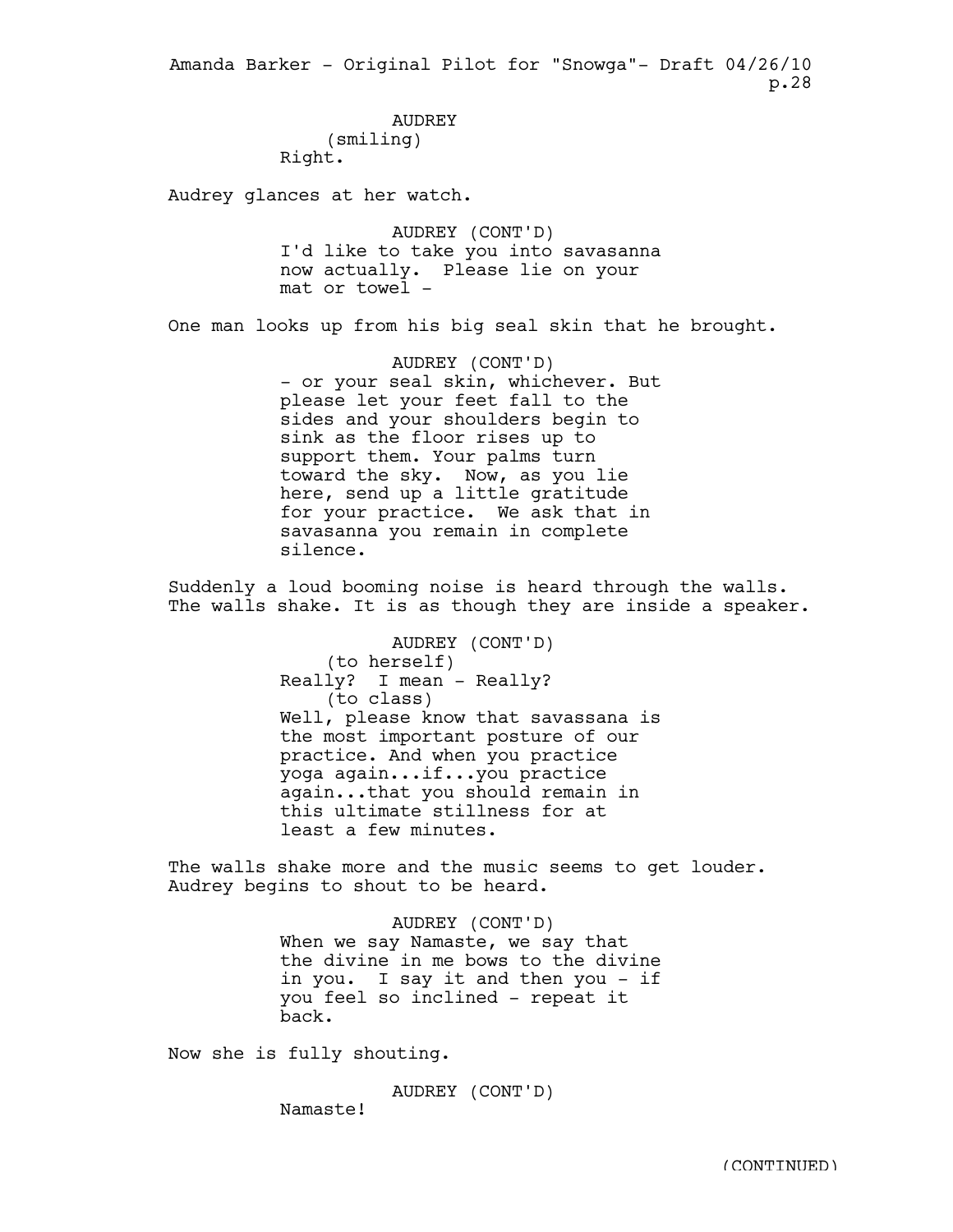The class shouts back.

# **CLASS**

Namaste!

Part of the ceiling falls at the back of the room as a result from all of the pounding music.

> AUDREY Thank you. A lot. Excuse me everyone.

Audrey leaves the class. She's furious.

9 INT. THE SEAL CLUB - NIGHT 9

Audrey enters. The music is loud but there is no one at the bar.

> AUDREY (CONT'D) Hello? Excuse me?!

Suddenly a body pops up from underneath the bar, he is facing away from her. It is DAVE, who doesn't turn around to talk to her as he wipes a glass.

DAVE

Yeah?

AUDREY You have got some nerve! Can't you at least look at me when I am talking to you?

Dave turns around. He is impossibly, undeniably handsome but is the kind of guy who doesn't really care much for what he looks like. He's rugged and in his mid thirties.

> DAVE Oh...Sorry. Yes?

### AUDREY

(a bit gaga) You. You are. Um. Your music is really. Loud. Um. You're loud.

# DAVE

(apologetically) Oh, I am so sorry. We were testing the speakers. I've been waiting months for them to be shipped, but you know, it took a while to get them from Yellowknife.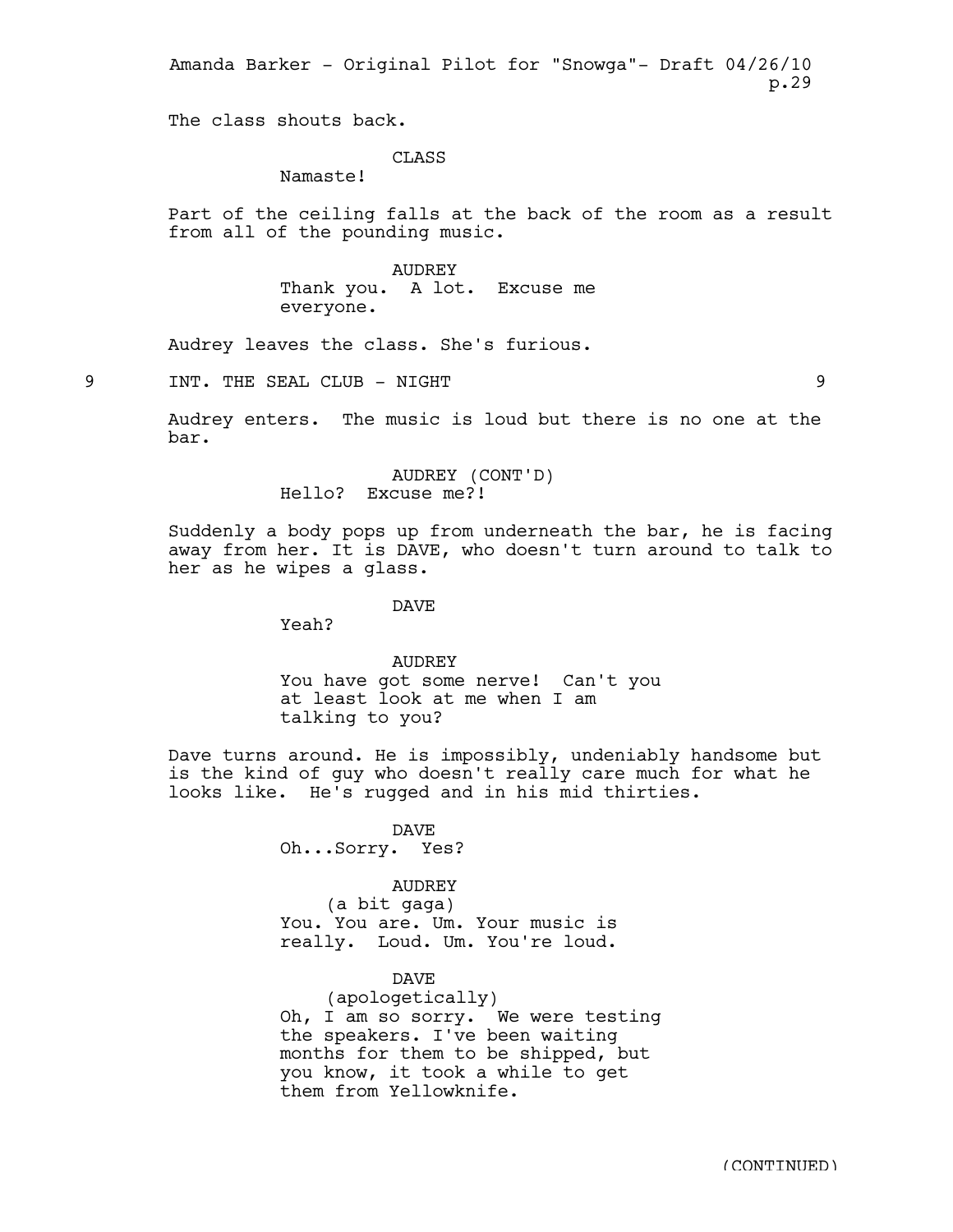> AUDREY Yeah. Things take awhile. DAVE Sorry - do you live around here? AUDREY I'm a yoga girl. I mean I do yoga. I mean I teach it. I mean, I'm Audrey. Hi. DAVE Oh! You're the one who's opening up the studio next door? So good to meet you. I'd love to take a class. I'm Dave. AUDREY I'm Audrey. DAN You said that. AUDREY So did you. DAN What? AUDREY I was just teaching a class next door and your music...it was really disruptive...part of the ceiling caved in. DAN Well, the ceiling, you'll have to blame Tom for. As far as the music goes though, maybe we can sit down and figure out a schedule? You know, so we aren't stepping on each other's toes? AUDREY You are completely right. Our toes

DAN (laughing) What?

should never touch.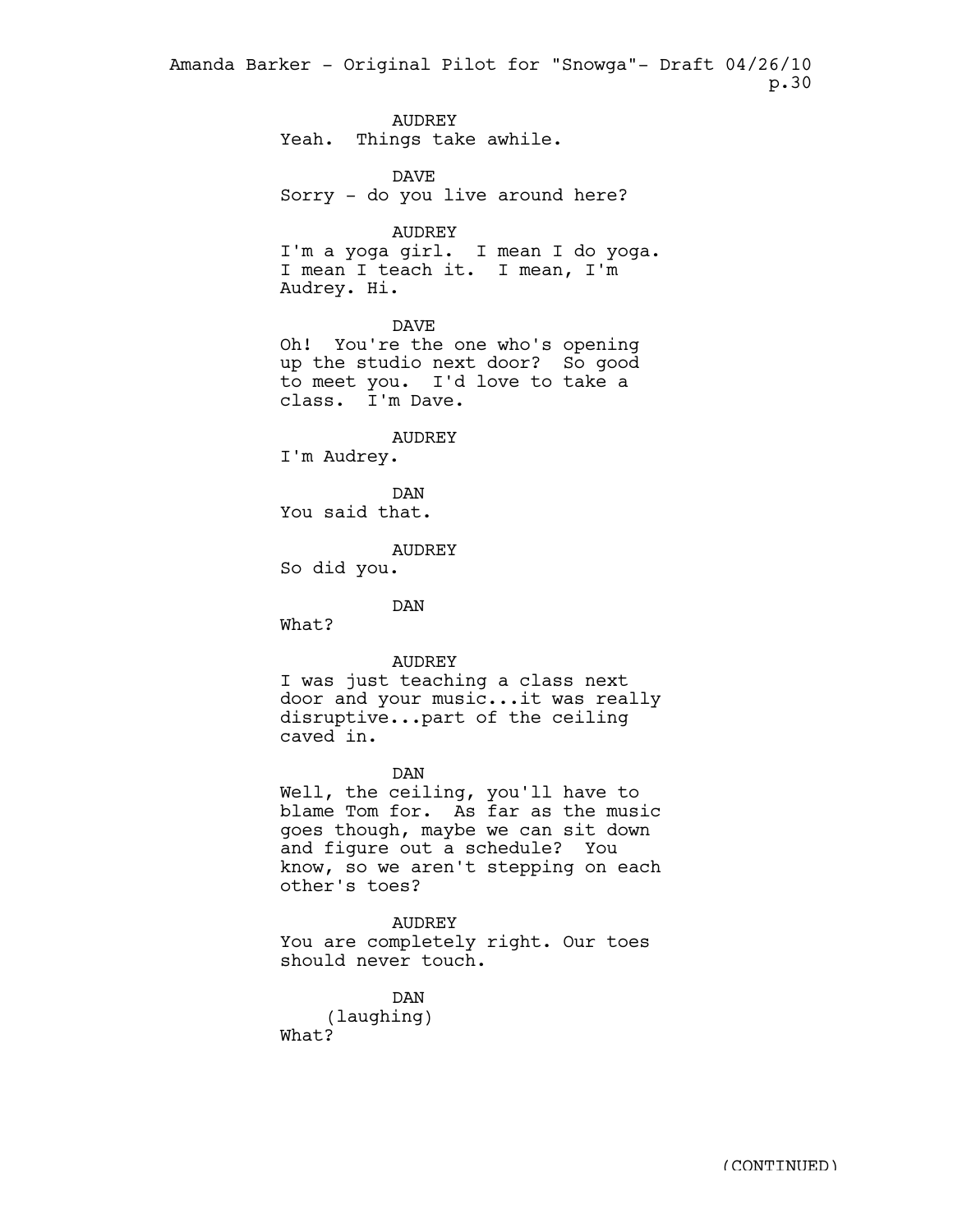AUDREY

I'm sorry. I'm a bit jet lagged I think and my brain is a bit fried. It's been a crazy two days.

DAN

But wait a sec, I thought I heard that you weren't opening up the studio after all?

#### AUDREY

Wow. Word travels really fast in this town. Um, that hasn't been...fully...decided.

DAN Well promise me you'll treat me to a class before you decide?

### AUDREY

Definitely.

DAN

Cool, come over in the next few days and we can straighten a schedule out. If you stay that is.

# AUDREY

Definitely.

Audrey begins to walk out and trips on a chair. She sheepishly looks back at Dan.

> AUDREY (CONT'D) We don't have...chairs...like this...in Toronto. I'm totally joking.

DAN Bye Audrey.

### AUDREY

By Dave.

DAN

Dan.

AUDREY Dan. Yep. Dan.

9 INT. AUDREY'S YOGA STUDIO - NIGHT 9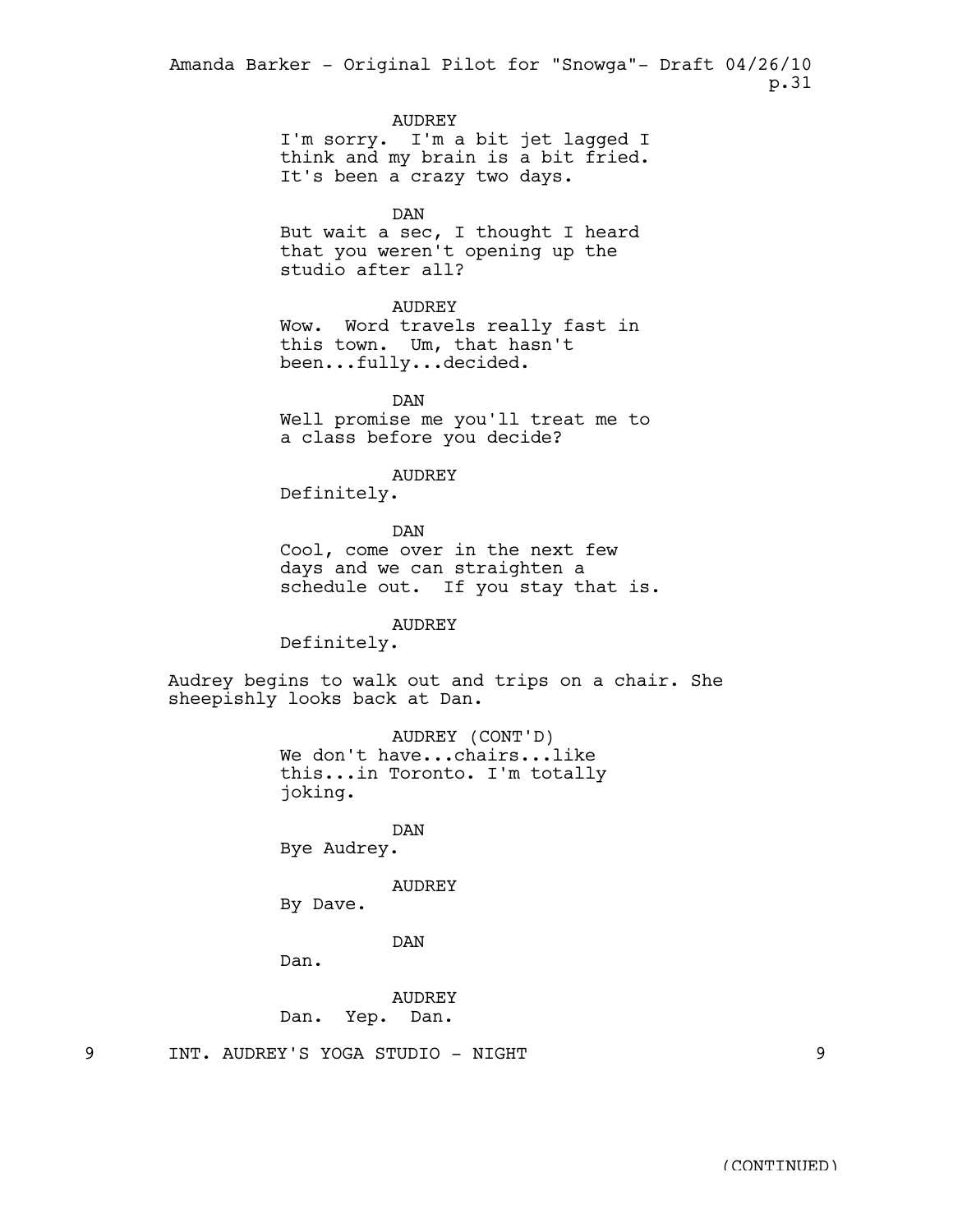Audrey walks into Yoga studio quietly. Everyone is gone. Just her mat at the top of the room remains. Her cell phone rings. She looks at her phone. It's Bruce.

> AUDREY (CONT'D) Bruce? I told you to call me at Auntie Sophie's - my phone doesn't have a plan for here...yet.

INT. BRUCE'S HOUSE - INTERCUT

BRUCE Hey Audrey - I think I've found you a flight.

AUDREY That's good Bruce, but I don't think I'm going to need it.

BRUCE

What?

## AUDREY

You know what? I think, I'm gonna stick it out, at least for a little bit. See if I can get a deal on this studio, see if people are willing to help me make a go of this. Sorry Bruce, I've gotta go. I'll call you back. There's something I've gotta do.

BRUCE

Audrey!

Audrey lights at a candle that sits on a little ledge in front of her mat. She sits on her knees, brings her hands to her heart and closes her eyes.

## AUDREY V.O.

Sometimes the path to selfrealization, the path to true freedom - to Moksha - takes some unexpected turns. So what can we do? Sometimes you just have to stay on the path and enjoy the ride. Ok, so I have no idea where this path leads either. But, for the first time in my life, I think I'm just going to enjoy the ride.

Audrey opens her eyes. A smile creeps onto her lips.